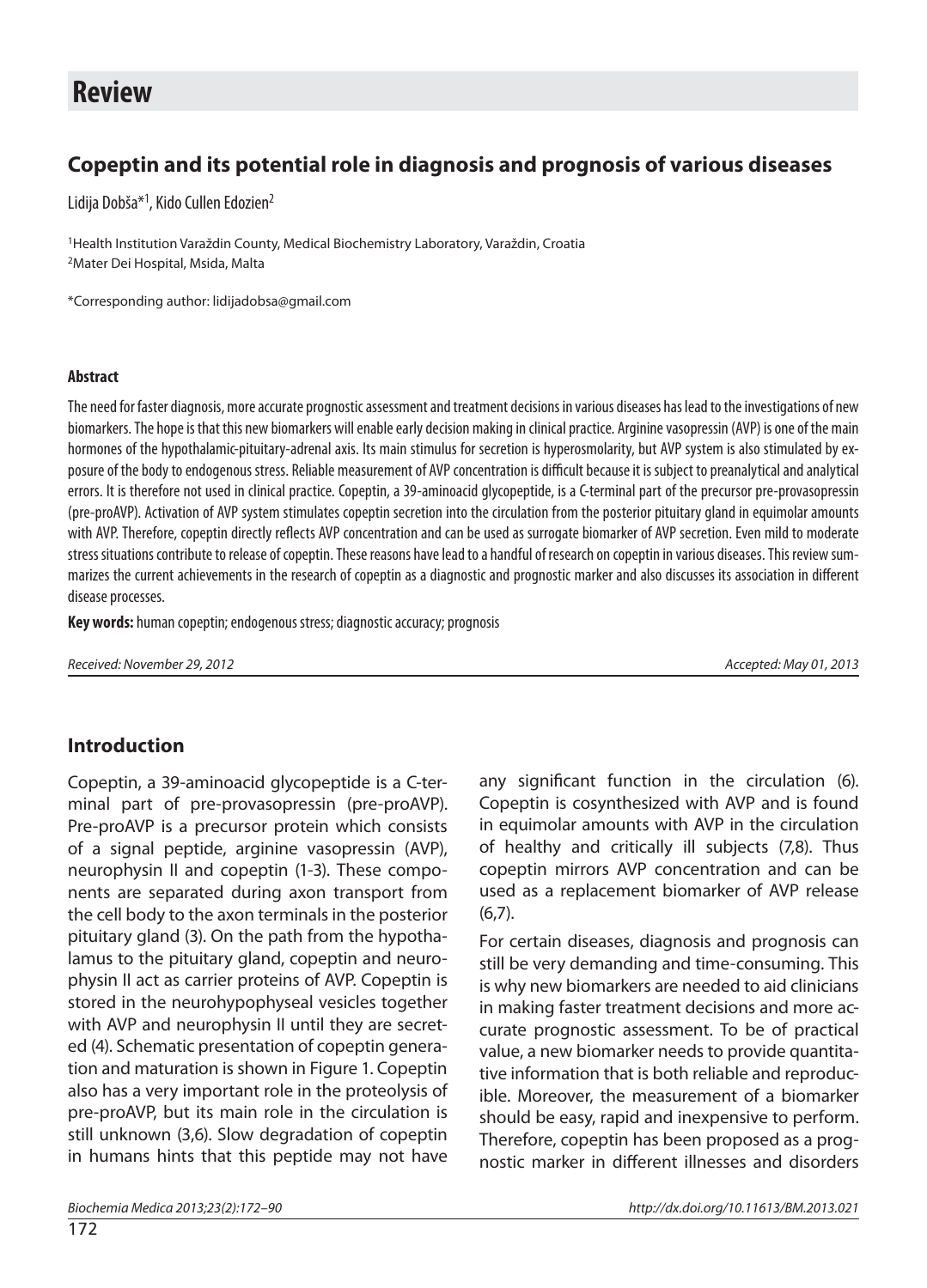

**FIGURE 1.** Schematic presentation of copeptin generation and maturation (5).

where it may help in early detection and diagnostic accuracy. The purpose of this review is to summarize a handful of research done on copeptin and to discuss its role as a biological marker in the diagnosis and prognosis of various diseases such as acute myocardial infarction (AMI), heart failure, hyponatremia, sepsis, septic shock, infections of lower respiratory tract, acute dyspnea, vasodilatory shock, diabetes insipidus, autosomal dominant polycystic kidney disease (ADPKD), diabetes mellitus, metabolic syndrome, intracerebral hemorrhage, ischemic stroke and head injury.

### **Copeptin in circulation**

Normal values of copeptin in healthy volunteers range between 1.70-11.25 pmol/L (6,9,10). Copeptin also shows minimal intra-individual variations (11). In healthy people, a 28h water deprivation leads to a twofold increase in concentration of copeptin, while infusion of hypotonic saline induces a 2-3-fold decrease of copeptin concentration (11). Copeptin concentration are lower in women

when compared to men, but there is no significant difference in copeptin rise between men and women with changes in osmolality or volume status (3,12,13). Renal function also influences copeptin concentration in healthy men and this is not noticed in healthy women (12). Copeptin has not being found to correlate with age or estimated glomerular filtration rate in healthy subjects, except in patients with AMI where copeptin concentration correlates with age and estimated glomerular filtration rate (9,12,13). In advanced and acute heart failure the rise in copeptin concentration goes from 20 pmol/L to 45 pmol/L. In terms of life threatening conditions, such as severe sepsis, septic shock, hemorrhagic shock, ischemic stroke and AMI, copeptin increases to concentrations above 100 pmol/L. On the opposite sphere, copeptin decreases in patients with diabetes insipidus, hyponatremia and other conditions associated with reduced AVP concentration (13). It is still however unknown how copeptin is removed from the circulation. It is assumed that it is partially cleared through the kidneys because it is detectable in urine (7).

## **Function of AVP**

AVP is a vasoactive neuropituitary hormone. It is one of the main hormones of the hypothalamicpituitary-adrenal axis and its primary function is water regulation and homeostasis of electrolytes. The main stimulus for AVP release is hyperosmolarity. Hypotension, hypoxia, acidosis, infection, insulin-induced hypoglycemia, pain, nausea, vomiting, certain drugs and other non-specific causes of stress can also increase concentration of AVP in the circulation (3,7).

AVP binds to 3 different receptors, V1a, V1b and V2 receptor. They are classified into three subtypes based on their intracellular transduction mechanisms. The V1a and V1b receptors are associated with phosphoinositol turnover, while the V2 receptor activates adenylate cyclase (14). The V1a receptor is widely expressed and mediates AVPs prothrombotic and vasoconstrictor effects. Thus, AVP agonists are used in treating bleeding and hypotensive disorders (15-17). Through V1a receptor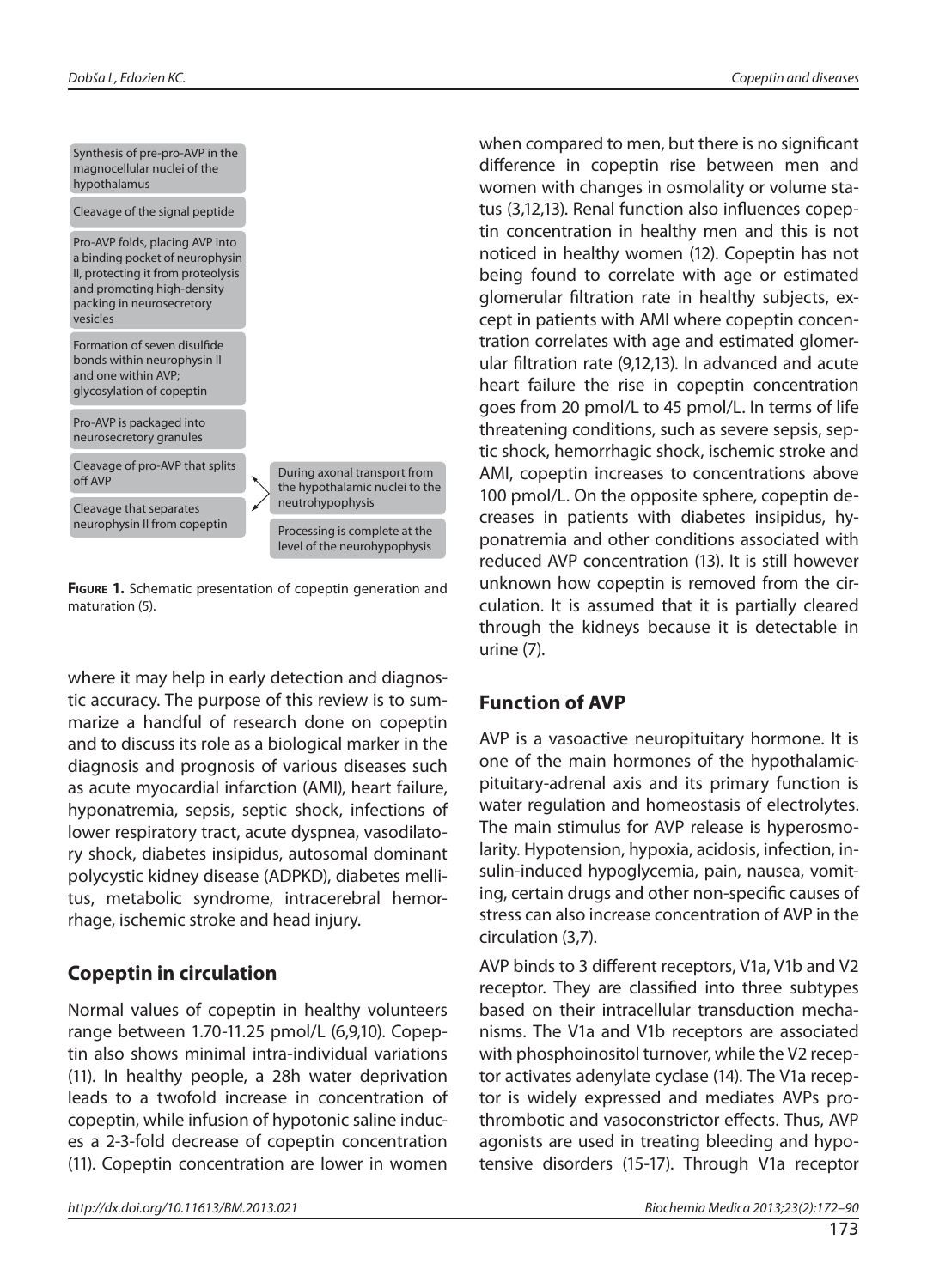AVP also mediates liver glycogenolysis (16,17). The V1b receptor is expressed in the pituitary gland and pancreas (15,16). Through this receptor AVP stimulates the release of adrenocorticotropic hormone. Adrenocorticotropic hormone activates the hypothalamic-pituitary-adrenal axis and thus mediates a response to stress. Insulin and glucagon secretion are mediated via V1b receptor as well (16,17). The V2 receptor is expressed in the renal collecting ducts and through those receptors the antidiuretic effect of AVP is mediated (15,16). Pharmacological blockade of V2 receptor has been used to treat hyponatremia and heart failure (16,17).

## **Measurement of AVP and copeptin**

Reliable measurement of plasma AVP concentration is difficult and is subject to preanalytical and analytical errors. Such difficulties stem from fact that AVP is unstable due to its short half-life of 24 min. To add to this problem, more than 90% of AVP in the circulation is bound to platelets, thus making accurate measurements very difficult (3,6,18,19). Incomplete removal of platelets from plasma samples or prolonged storage of unprocessed blood samples can lead to falsely elevated values of AVP. AVP is also unstable in isolated plasma and serum even when it is stored at -20 °C (6,13). The small size of AVP also challenges detection by sandwich immunoassays and therefore requires the use of less sensitive competitive immunoassays (13). All the above mentioned reasons contribute to the absence of routine AVP use in clinical practice (6).



**FIGURE 2.** Scheme of assay for the measurement of copeptin.

Unlike AVP, copeptin is stable in EDTA plasma for up to 14 days at room temperature, while in citrate and heparin plasma copeptin is stable for 7 days (19). Its detection doesn't require extraction or other complex preanalytical steps (13). It can easily be measured ex vivo by manual or fully automated chemiluminescence assays as a replacement biomarker for unstable AVP (1,20,21). Scheme of assay for the measurement of copeptin is shown in Figure 2. The assay requires minimal serum or plasma volume and the overall time for completing the analysis is between 20 and 30 minutes (13). Based on these facts, copeptin is suitable for routine measurements as an alternative to AVP (6). Some of the methodology characteristics for copeptin and AVP assays are summarized in Table 1.

| TABLE 1. Some of the methodology characteristics for copeptin and AVP assays (21,22). |  |
|---------------------------------------------------------------------------------------|--|
|---------------------------------------------------------------------------------------|--|

| Copeptin                                           | <b>AVP</b>                                                  |
|----------------------------------------------------|-------------------------------------------------------------|
| sandwich immunoassay                               | radioimmunoassy                                             |
| sensitivity - 2.25 pmol/L                          | sensitivity $-0.5$ pg/ml (0.2 $\mu$ U/ml)                   |
| $CV < 20\%$                                        | $CV - 17\%$                                                 |
| precise measurement in a range of 2.25-1215 pmol/L | sample volume - 1 ml or less                                |
| assay linearity at analyte dilutions up to 1:32    | complex preanalytic procedures including peptide extraction |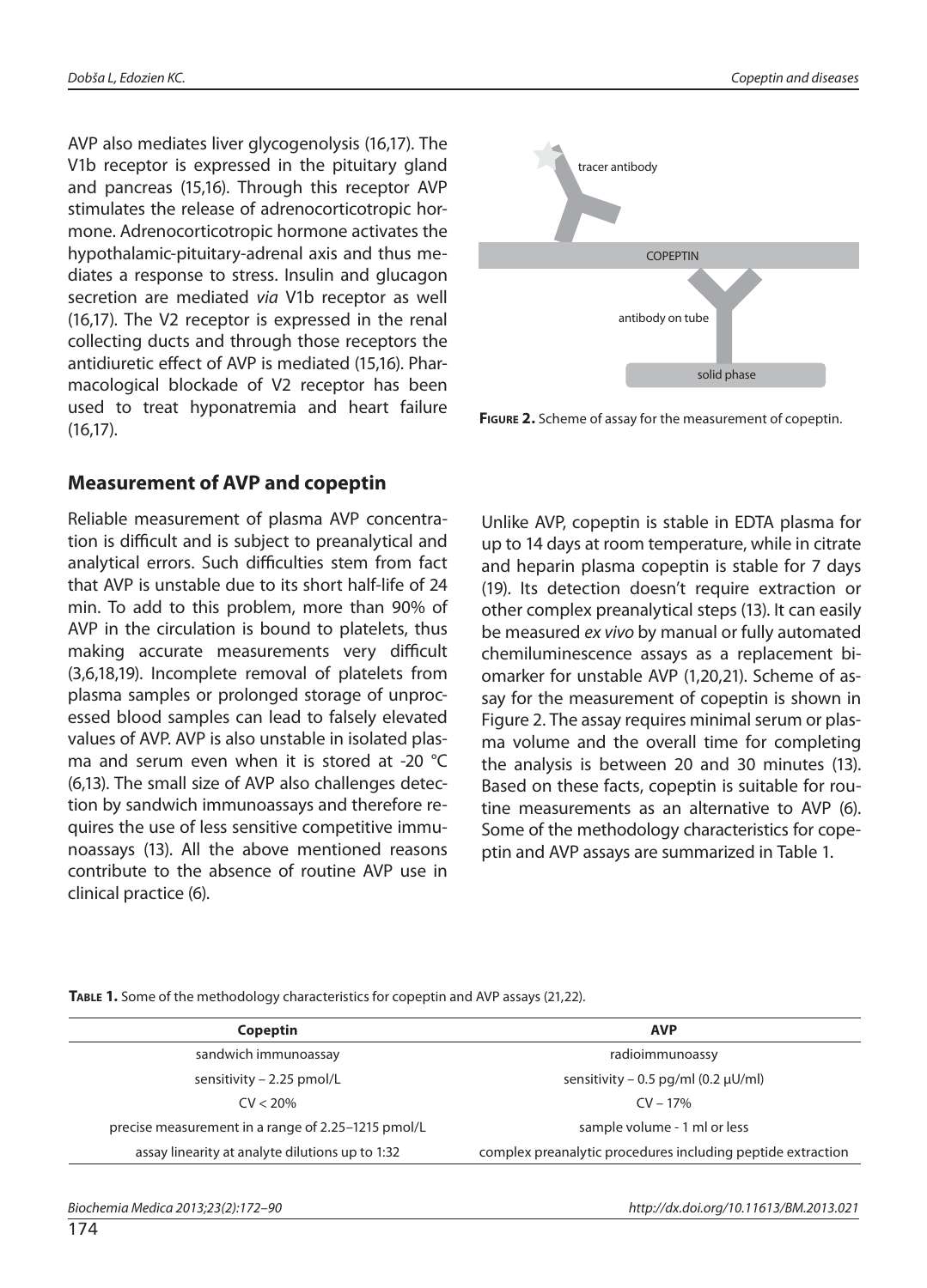## **Copeptin as a diagnostic and prognostic marker**

In stressful situations such as illness, the relationship between plasma osmolality and AVP is lost because AVP with corticotropin-releasing hormone (CRH) leads to the production of adrenocorticotropic hormone (ACTH) and cortisol. Serum cortisol is proportional to stress levels, and by reflecting stress levels, cortisol predicts prognostic outcome in different diseases. However, cortisol is influenced by strong circadian rhythm and its measurement as a free hormone is demanding. These characteristics of cortisol place copeptin as a more reliable hormone for determination of stress levels. Of note, even mild to moderate stress situations contribute to the copeptin release. In recent years copeptin has being studied as a diagnostic and prognostic biomarker in various diseases (Table 2). Of mention are acute myocardial infarction, heart failure, acute exacerbation of chronic obstructive pulmonary disease, lower respiratory tract infections, acute dyspnea, sepsis, hemorrhagic and septic shock, diabetes mellitus, metabolic syndrome, hyponatremia, vasodilatory shock, diabetes insipidus, autosomal dominant polycystic kidney disease (ADPKD), intracerebral hemorrhage, ischemic stroke and traumatic brain injury (8,20). The data on diagnostic accuracy of copeptin in different disorders are shown in Table 3.

**TABLE 2.** Overview of the most important references on copeptin.

| Article; year                      | <b>No. patients</b>                                                                                                                                            | Aim                                                                                                                                                                         | <b>Conclusion</b>                                                                                                                                                                                                                                     |
|------------------------------------|----------------------------------------------------------------------------------------------------------------------------------------------------------------|-----------------------------------------------------------------------------------------------------------------------------------------------------------------------------|-------------------------------------------------------------------------------------------------------------------------------------------------------------------------------------------------------------------------------------------------------|
|                                    |                                                                                                                                                                | <b>Acute miocardial infarction</b>                                                                                                                                          |                                                                                                                                                                                                                                                       |
| Gu et al.<br>$(25)$ ; 2011.        | 145 patients undergoing<br>successful primary PCI<br>for a first ST-elevation<br>AMI presenting within<br>12 h of symptom onset                                | To compare the temporal release<br>pattern of copeptin with CK-MB,<br>cTnT and hs-cTnT in patients<br>with ST-elevation AMI.                                                | Copeptin is elevated in the early hours<br>after the onset of an ST-elevation AMI<br>when CK-MB and cTnT are still low.                                                                                                                               |
| Ray et al.<br>$(24)$ ; 2012.       | 451 patient with a previous<br>history of CAD and<br>negative cTn at admission                                                                                 | To evaluate the additional value<br>of copeptin to conventional cTn<br>for a rapid ruling out of AMI in<br>patients with acute chest pain<br>and a previous history of CAD. | In ED triage of patients with acute chest<br>pain suggestive of a non-ST-segment<br>elevation AMI and a previous history of<br>CAD, the combination of copeptin and<br>cTnl allows clinicians to rule out AMI on<br>presentation, with an NPV of 98%. |
| von Haehling<br>et al. (26); 2012. | 2,700 patients (74.1%<br>male; AMI, $N = 1316$ ; stable<br>angina pectoris, $N = 1384$ )                                                                       | To investigate the prognostic<br>value of copeptin with regard<br>to mortality and morbidity in<br>patients with symptomatic CAD.                                           | Copeptin may help in the prediction<br>of major adverse cardiovascular events<br>in patients with symptomatic CAD.                                                                                                                                    |
| Reichlin et al.<br>$(27)$ ; 2009.  | 487 patients presenting<br>to the ED with symptoms<br>suggestive of AMI                                                                                        | To examine the incremental value of<br>copeptin for rapid rule out of AMI.                                                                                                  | The additional use of copeptin seems<br>to allow a rapid and reliable rule out<br>of AMI already at presentation and<br>may thereby obviate the need for<br>prolonged monitoring and serial blood<br>sampling in the majority of patients.            |
| Meune et al.<br>$(28)$ ; 2011.     | 58 consecutive patients<br>- ACS in 30 patients (AMI<br>in 13 patients, unstable<br>angina in 17 patients)<br>and nonacute coronary<br>syndrome in 28 patients | To examine the possible<br>incremental value of copeptin<br>in the detection of ACS.                                                                                        | A dual marker strategy that combines<br>hs-cTnT with copeptin increases slightly<br>the detection of ACS at admission.                                                                                                                                |
| Lotze et al.<br>$(29)$ ; 2011.     | 142 consecutive patients<br>(mean age 71.2 ± 13.5<br>years, 76 men)                                                                                            | To test the diagnostic performance of<br>the hs-cTnT combined with copeptin<br>measurement for early exclusion of AMI.                                                      | A single determination of hs-cTnT and<br>copeptin may enable early and accurate<br>exclusion of AMI in one third of patients,<br>even in an ED of a general hospital.                                                                                 |

http://dx.doi.org/10.11613/BM.2013.021 Biochemia Medica 2013;23(2):172–90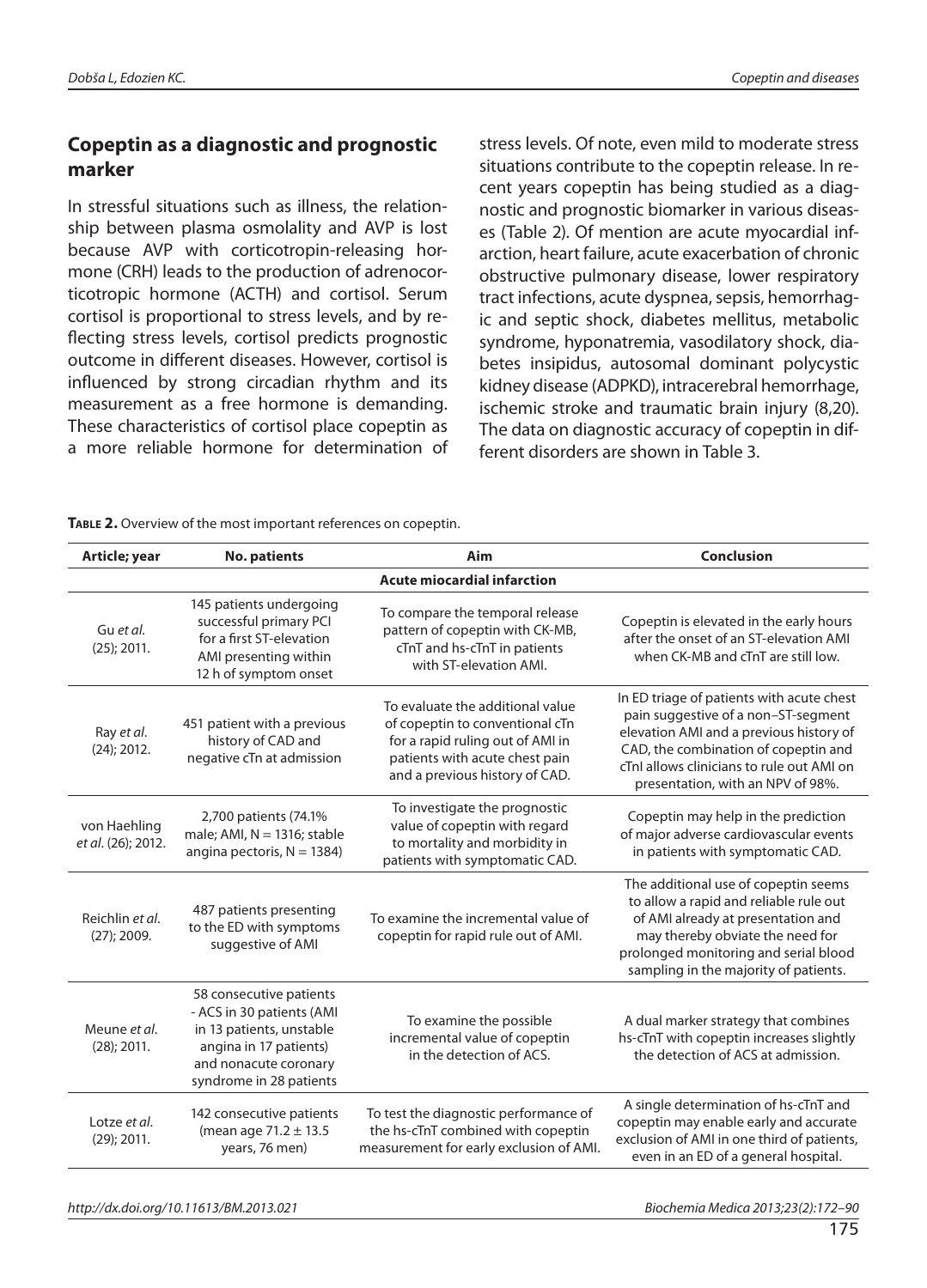| Article; year                               | <b>No. patients</b>                                                                                 | Aim                                                                                                                                                                                                                                                                                  | <b>Conclusion</b>                                                                                                                                                                                                                                                                                                                               |
|---------------------------------------------|-----------------------------------------------------------------------------------------------------|--------------------------------------------------------------------------------------------------------------------------------------------------------------------------------------------------------------------------------------------------------------------------------------|-------------------------------------------------------------------------------------------------------------------------------------------------------------------------------------------------------------------------------------------------------------------------------------------------------------------------------------------------|
| Keller et al.<br>(30); 2010.                | 1386 patients (66.4% male)                                                                          | To test whether determination<br>of copeptin adds diagnostic<br>information to cardiac troponin in<br>early evaluation of patients with<br>suspected myocardial infarction.                                                                                                          | In triage of chest pain patients,<br>determination of copeptin in addition<br>to Tn improves diagnostic performance,<br>especially early after CPO. Combined<br>determination of Tn and copeptin<br>provides a remarkable NPV virtually<br>independent of CPO time and therefore<br>aids in early and safe rule-out of AMI.                     |
| Hernández-<br>-Romero et al.<br>(23); 2012. | 122 non-STEACS patients<br>without raised TnT, 33<br>disease controls and<br>43 healthy controls    | To investigate whether the use of<br>hs-cTnT or copeptin together with<br>the association to the classical clinical<br>and electrocardiographic parameters<br>might help to the better stratification<br>and managements as well as in the<br>prognosis of patients with non-STEACS. | hs-cTnT levels increased in non-STEACS,<br>were predictive of adverse events and<br>could be important for recommending<br>an invasive management. A predictive<br>role of copeptin out of the first hours<br>from admission cannot be confirmed.                                                                                               |
|                                             |                                                                                                     | <b>Heart failure</b>                                                                                                                                                                                                                                                                 |                                                                                                                                                                                                                                                                                                                                                 |
| Voors et al.<br>$(16)$ ; 2009.              | 224 patients with<br>symptoms of HF or a<br>left ventricular ejection<br>fraction < 0.35 after AMI  | To compare the prognostic value<br>of a copeptin with BNP and<br>NT-proBNP on death or a composite<br>cardiovascular endpoint in patients<br>who developed HF after AMI.                                                                                                             | Copeptin is a strong marker for<br>mortality and morbidity in patients<br>with HF after AMI. In this population,<br>the predictive value of copeptin is even<br>stronger than BNP and NT-proBNP.                                                                                                                                                |
| Alehagen et<br>al. (31); 2011.              | 470 elderly patients<br>with HF symptoms                                                            | To evaluate the association between<br>plasma concentrations of copeptin<br>combined with concentrations of the<br>NT-proBNP and mortality in a cohort of<br>elderly patients with symptoms of HF.                                                                                   | Among elderly patients with symptoms<br>of HF, elevated concentrations of<br>copeptin and the combination of<br>elevated concentrations of copeptin<br>and NT-proBNP were associated with<br>increased risk of all-cause mortality.                                                                                                             |
| Neuhold et al.<br>(32); 2010.               | 181 patients with chronic<br>systolic HF after an<br>episode of hospitalization<br>for worsening HF | To investigate the prognostic role of<br>serial measurements of emerging<br>neurohormones and BNP in a cohort<br>of chronic HF patients undergoing<br>increases in HF-specific therapy.                                                                                              | In pharmacologically unstable chronic<br>HF patients, ba seline values and<br>follow-up measures of copeptin,<br>midregional proadrenomedullin,<br>C-terminal endothelin-1 precursor<br>fragment, MR-proANP and BNP were<br>equally predictive of all-cause mortality.                                                                          |
| Neuhold et al.<br>$(33)$ ; 2008.            | 786 HF patients from<br>the whole spectrum of<br>HF (NYHA functional<br>class I to IV)              | To evaluate the predictive value<br>of copeptin over the entire<br>spectrum of HF and compare it<br>to the BNP and NT-proBNP.                                                                                                                                                        | Increased levels of copeptin are<br>linked to excess mortality, and this<br>link is maintained irrespective of<br>the clinical signs of severity of the<br>disease. Copeptin is superior to BNP<br>or NT-proBNP in this study, but the<br>markers seem to be closely related.                                                                   |
|                                             |                                                                                                     | Hyponatremia                                                                                                                                                                                                                                                                         |                                                                                                                                                                                                                                                                                                                                                 |
| Fenske <i>et al</i> .<br>$(34)$ ; 2009.     | 106 consecutive<br>hyponatremic patients                                                            | To evaluate the diagnostic potential<br>of copeptin as a new marker in the<br>differential diagnosis of hyponatremia.                                                                                                                                                                | Copeptin measurement reliably identifies<br>patients with primary polydipsia but has<br>limited utility in the differential diagnosis<br>of other hyponatremic disorders. In<br>contrast, the copeptin to U-Na ratio is<br>superior to the reference standard in<br>discriminating volume-depleted from<br>normovolemic hyponatremic disorders. |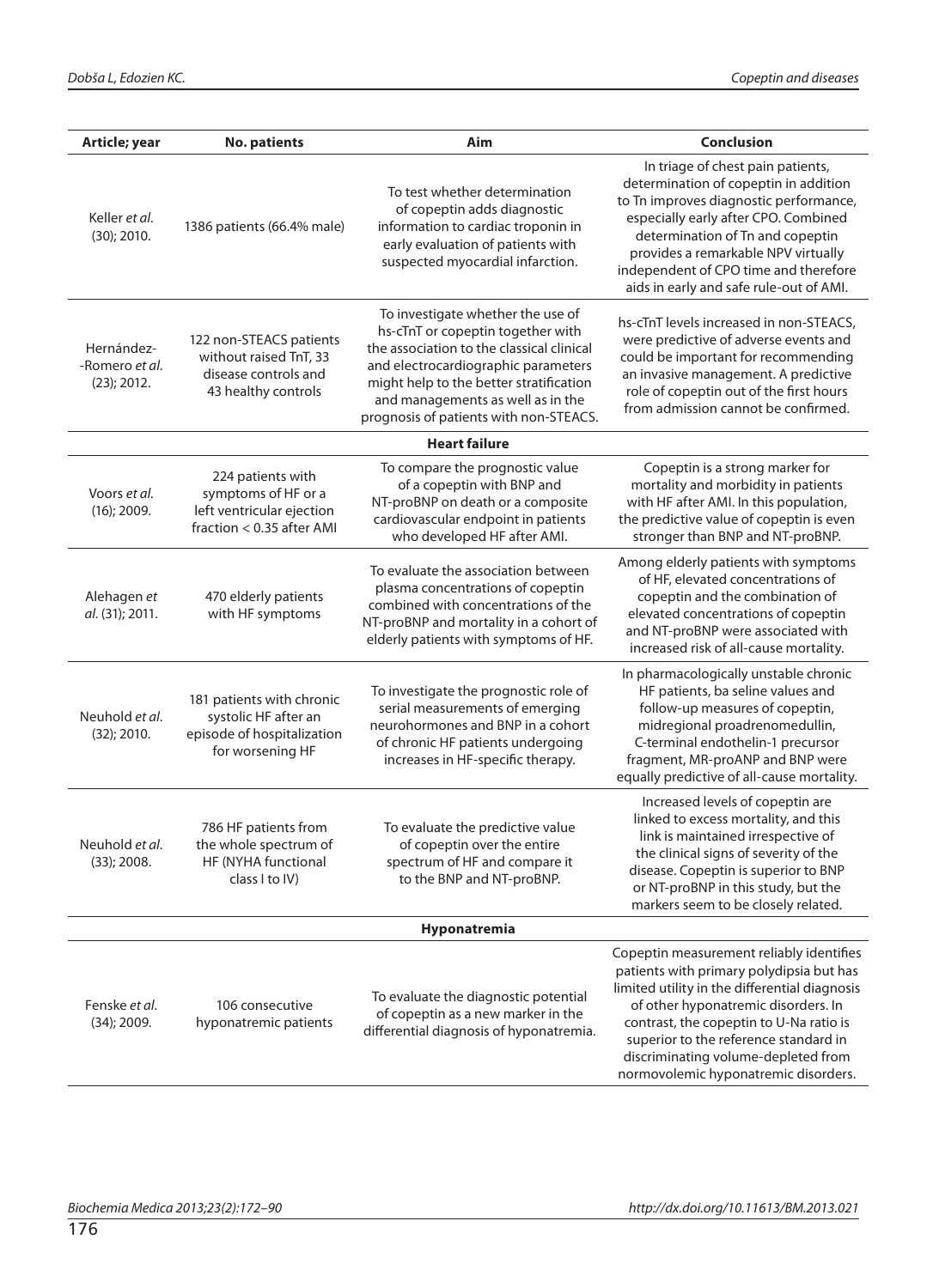| Article; year                    | <b>No. patients</b>                                                                                                                                                                                         | Aim                                                                                                                                                                                                      | <b>Conclusion</b>                                                                                                                                                                                                                                                                                      |
|----------------------------------|-------------------------------------------------------------------------------------------------------------------------------------------------------------------------------------------------------------|----------------------------------------------------------------------------------------------------------------------------------------------------------------------------------------------------------|--------------------------------------------------------------------------------------------------------------------------------------------------------------------------------------------------------------------------------------------------------------------------------------------------------|
| Nigro et al.<br>$(35)$ ; 2011.   | 545 patients with suspected<br>LRTI and CAP; 509 patients<br>with a final diagnosis of<br>an ischaemic ( $N = 362$ )<br>or haemorrhagic stroke<br>$(N = 40)$ or transient<br>ischaemic attack ( $N = 107$ ) | To assess copeptin concentrations<br>in sick patients with serum sodium<br>imbalance of different aetiology<br>on admission to the ED.                                                                   | Plasma copeptin level appears to<br>add very little information to the<br>work up of sodium imbalance in<br>this cohort of medical inpatients.<br>It is likely that the nonosmotic<br>"stress"-stimulus in acute hospitalised<br>patients is a major confounder and<br>overrules the osmotic stimulus. |
|                                  |                                                                                                                                                                                                             | <b>Sepsis and septic shock</b>                                                                                                                                                                           |                                                                                                                                                                                                                                                                                                        |
| Jochberger et<br>al. (36); 2009. | 10 patients with infection,<br>22 with severe sepsis, and<br>28 with septic shock                                                                                                                           | To compare the course of AVP and<br>copeptin plasma concentrations<br>between patients with infection,<br>severe sepsis, and septic shock.                                                               | Severe sepsis induced a stronger AVP<br>response than infection without systemic<br>inflammation. The lack of a difference<br>in AVP plasma concentrations between<br>patients with and without shock<br>indicates that the AVP system does not<br>function normally in severe sepsis.                 |
|                                  |                                                                                                                                                                                                             | Infections of lower respiratory tract                                                                                                                                                                    |                                                                                                                                                                                                                                                                                                        |
| Seligman et<br>al. (15); 2011.   | 71 patients with VAP                                                                                                                                                                                        | To compare the predictive value<br>of different biomarkers including<br>copeptin for mortality in VAP.                                                                                                   | The biomarkers procalcitonin,<br>MR-proANP, and copeptin can predict<br>mortality in VAP, as can the SOFA score.                                                                                                                                                                                       |
| Boeck et al.<br>$(38)$ ; 2012.   | 101 patients                                                                                                                                                                                                | To investigate the predictive value of<br>the SOFA score and copeptin in VAP.                                                                                                                            | The predictive value of serial-measured<br>SOFA significantly exceeds those<br>of single SOFA and copeptin<br>measurements. Serial SOFA scores<br>accurately predict outcome in VAP.                                                                                                                   |
| Müller et al.<br>(39); 2007.     | 545 consecutive<br>patients with LRTI and<br>50 healthy controls                                                                                                                                            | To investigate circulating levels<br>and the prognostic use of<br>copeptin for the severity and<br>outcome in patients with LRTI.                                                                        | Copeptin levels are increased with<br>increasing severity of LRTI namely in<br>patients with CAP and unfavorable<br>outcome. Copeptin levels, as a novel<br>biomarker, might be a useful tool in the<br>risk stratification of patients with LRTI.                                                     |
| Krüger et al.<br>$(40)$ ; 2009.  | 370 hospitalized patients<br>with CAP (85 with antibiotic<br>pre-treatment, 285 without<br>antibiotic pre-treatment)                                                                                        | To evaluate the influence of antibiotic<br>pre-treatment on copeptin levels in CAP.                                                                                                                      | Copeptin serum levels are higher in<br>patients without antibiotic pre-treatment<br>compared with those with antibiotic<br>pre-treatment. Copeptin serum levels<br>increase with an increasing severity<br>of CAP in patients without, but not in<br>patients with, antibiotic pre-treatment.          |
| Seligman et<br>al. (42); 2008.   | 71 patients with VAP                                                                                                                                                                                        | To investigate the correlation of<br>copeptin with the severity of septic<br>status in patients with VAP and to<br>analyze the usefulness of copeptin<br>as a predictor of mortality in VAP.             | Copeptin levels increase<br>progressively with the severity<br>of sepsis and are independent<br>predictors of mortality in VAP.                                                                                                                                                                        |
| Masiá et al.<br>$(43)$ ; 2007.   | 173 patients                                                                                                                                                                                                | To explore the diagnostic accuracy of<br>copeptin and MR-proANP to predict<br>mortality in patients with CAP.                                                                                            | Copeptin and MR-proANP may be used to<br>predict prognosis in patients with CAP.                                                                                                                                                                                                                       |
| Stolz et al.<br>$(44)$ ; 2007.   | 167 patients with AECOPD                                                                                                                                                                                    | To assess circulating levels of copeptin,<br>CRP and procalcitonin as potential<br>prognostic parameters for in-hospital<br>and long-term outcomes in patients<br>with AECOPD requiring hospitalization. | Copeptin is suggested as a prognostic<br>marker for short-term and long-term<br>prognoses in patients with AECOPD<br>requiring hospitalization.                                                                                                                                                        |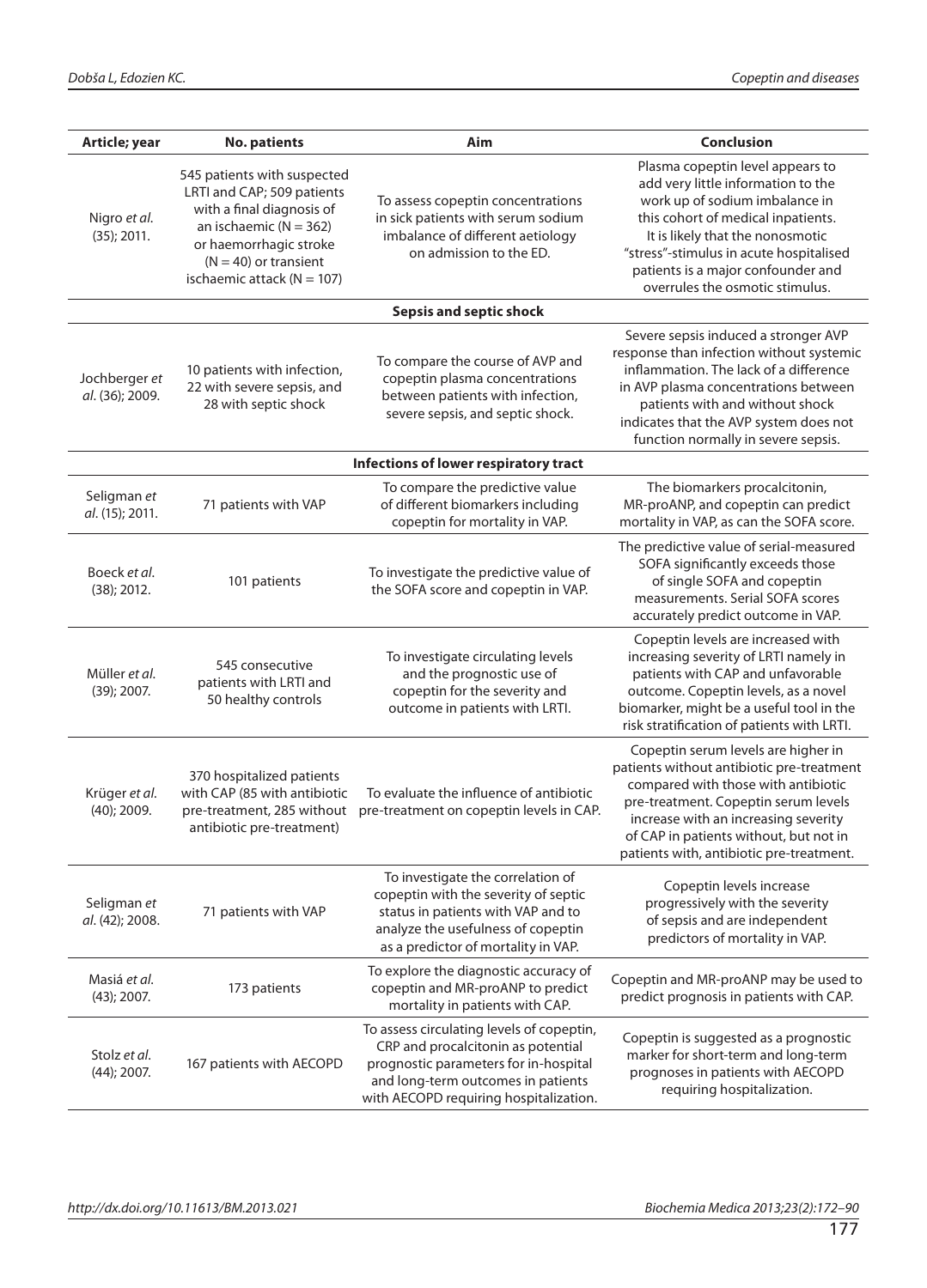| Article; year                    | <b>No. patients</b>                                                                                     | Aim                                                                                                                                                                                                                                           | <b>Conclusion</b>                                                                                                                                                                                                                                                                                               |
|----------------------------------|---------------------------------------------------------------------------------------------------------|-----------------------------------------------------------------------------------------------------------------------------------------------------------------------------------------------------------------------------------------------|-----------------------------------------------------------------------------------------------------------------------------------------------------------------------------------------------------------------------------------------------------------------------------------------------------------------|
|                                  |                                                                                                         | Acute dyspnea                                                                                                                                                                                                                                 |                                                                                                                                                                                                                                                                                                                 |
| Potocki et al.<br>$(45)$ ; 2010. | 287 patients with<br>acute dyspnea                                                                      | To investigate the prognostic<br>value of copeptin alone and<br>combined to NT-proBNP in<br>patients with acute dyspnea.                                                                                                                      | Copeptin is a new promising<br>prognostic marker for short-term<br>mortality independently and<br>additive to natriuretic peptide levels<br>in patients with acute dyspnea.                                                                                                                                     |
|                                  |                                                                                                         | <b>Vasodilatory shock</b>                                                                                                                                                                                                                     |                                                                                                                                                                                                                                                                                                                 |
| Torgersen et<br>al. (46); 2010.  | 50 critically ill patients<br>with advanced<br>vasodilatory shock                                       | To evaluate plasma copeptin levels<br>before and during exogenous AVP<br>infusion and to determine the<br>value of copeptin levels before AVP<br>therapy to predict complications<br>during AVP therapy and outcome<br>in vasodilatory shock. | Plasma copeptin levels are elevated in<br>patients with advanced vasodilatory<br>shock. During exogenous AVP<br>therapy, copeptin levels decrease,<br>suggesting suppression of the<br>endogenous AVP system.                                                                                                   |
|                                  |                                                                                                         | <b>Diabetes insipidus</b>                                                                                                                                                                                                                     |                                                                                                                                                                                                                                                                                                                 |
| Katan et al.<br>$(2)$ ; 2007.    | 38 patients                                                                                             | To study the value of copeptin levels<br>in the diagnosis of diabetes insipidus<br>during insulin-induced hypoglycemia.                                                                                                                       | Copeptin measurement may be used<br>to assess posterior together with<br>anterior pituitary function during<br>insulin-induced hypoglycemia.                                                                                                                                                                    |
|                                  |                                                                                                         | <b>Kidneys disease</b>                                                                                                                                                                                                                        |                                                                                                                                                                                                                                                                                                                 |
| Meijer et al.<br>$(47)$ ; 2011.  | 102 ADPKD patients                                                                                      | To determine whether endogenous<br>AVP concentration is associated with<br>disease severity in patients with ADPKD.                                                                                                                           | On cross-sectional analysis, copeptin<br>is associated with disease severity<br>in ADPKD patients, supporting the<br>results of experimental studies that<br>suggest that AVP antagonists have<br>a renoprotective effect in ADPKD<br>and offering a good prospect for<br>clinical studies with these agents.   |
|                                  |                                                                                                         | Diabetes mellitus and metabolic syndrome                                                                                                                                                                                                      |                                                                                                                                                                                                                                                                                                                 |
| Enhörning et<br>al. (11); 2010.  | 4742 individuals (mean age<br>58 years; 60% women)                                                      | To examine the association of<br>increasing quartiles of copeptin (lowest<br>quartile as reference) with prevalent<br>DM at baseline, insulin resistance and<br>incident DM on long-term follow-up.                                           | Elevated copeptin predicts increased<br>risk for DM independently of established<br>clinical risk factors, including fasting<br>glucose and insulin. These findings could<br>have implications for risk assessment, novel<br>antidiabetic treatments, and metabolic<br>side effects from AVP system modulation. |
| Saleem et al.<br>$(48)$ ; 2009.  | 2490 participants (1293<br>AA [64 ± 9 yr], 1197<br>NHW [59 ± 10 yr])                                    | To investigate whether plasma copeptin<br>is associated with measures of insulin<br>resistance and presence of MetS.                                                                                                                          | Plasma copeptin is cross-sectionally<br>associated with measures of<br>insulin resistance and MetS.                                                                                                                                                                                                             |
| Enhörning et<br>al. (49); 2012.  | <b>Baseline examination:</b><br>5131 individuals<br>Reinvestigation and end<br>points: 2064 individuals | To test whether elevated copeptin<br>level is associated with later<br>development of the MetS, its individual<br>components and microalbuminuria.                                                                                            | Copeptin independently predicts<br>DM and abdominal obesity but<br>not the cluster of MetS.                                                                                                                                                                                                                     |
|                                  |                                                                                                         | Central nervous system diseases                                                                                                                                                                                                               |                                                                                                                                                                                                                                                                                                                 |
| Yu et al. (17);<br>2012.         | 106 healthy controls, 106<br>patients with acute severe<br>traumatic brain injury                       | To investigate the ability of copeptin<br>to predict 1-year outcome in patients<br>with traumatic brain injury.                                                                                                                               | Copeptin is a useful, complementary<br>tool to predict functional<br>outcome and mortality 1 year<br>after traumatic brain injury.                                                                                                                                                                              |
| Zweifel et al.<br>$(50)$ ; 2010. | 40 consecutive patients<br>with spontaneous ICH                                                         | To test the hypothesis that high<br>copeptin levels in acute hemorrhagic<br>stroke patients are also associated with<br>mortality and poor functional outcome.                                                                                | Copeptin is a new prognostic marker in<br>patients with an ICH. If this finding can<br>be confirmed in larger studies, copeptin<br>might be an additional valuable tool for<br>risk stratification and decision-making<br>in the acute phase of ICH.                                                            |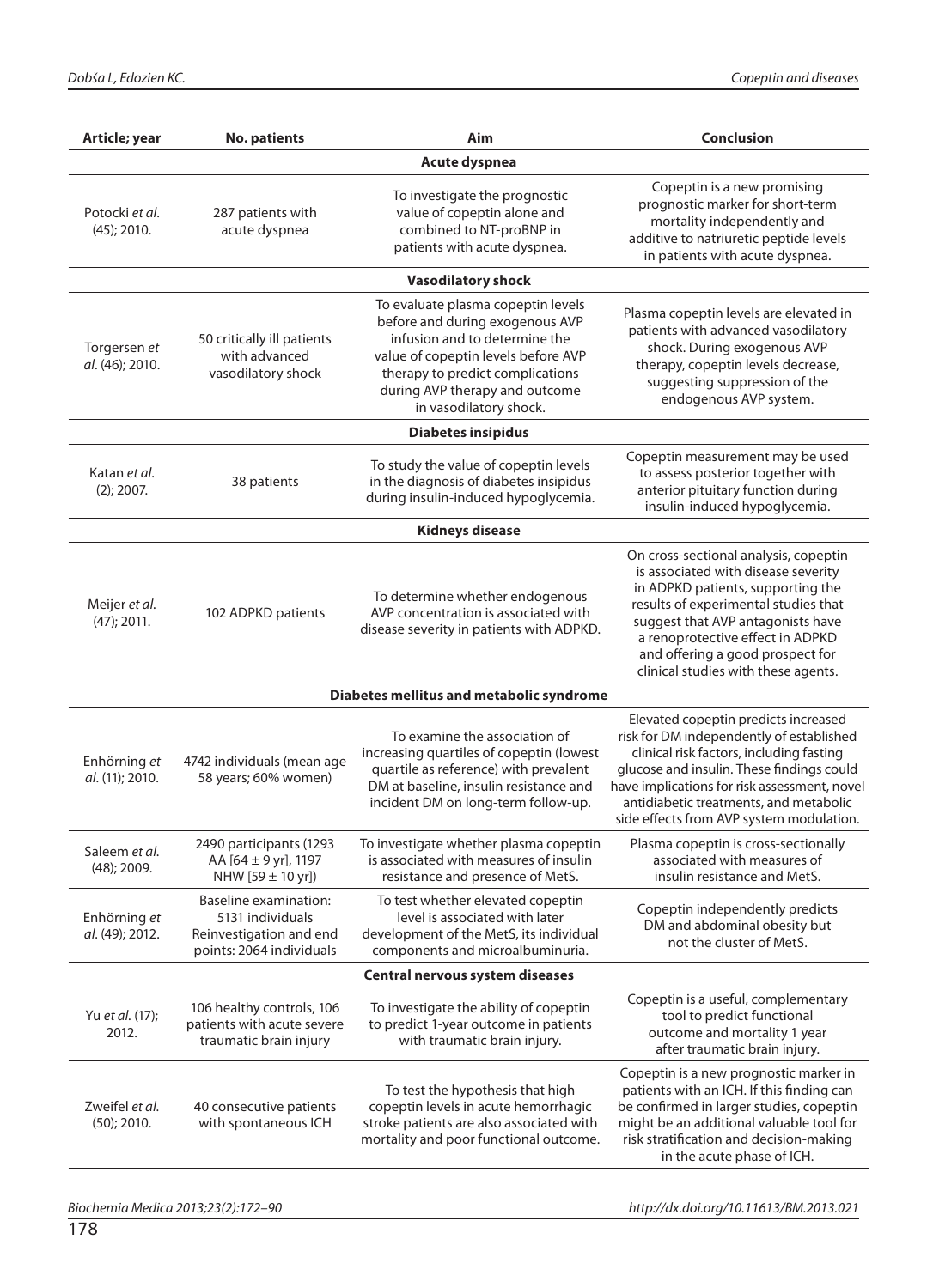| Article; year                  | <b>No. patients</b>                                                                       | Aim                                                                                                                                                                                                                                    | <b>Conclusion</b>                                                                                                                                                               |
|--------------------------------|-------------------------------------------------------------------------------------------|----------------------------------------------------------------------------------------------------------------------------------------------------------------------------------------------------------------------------------------|---------------------------------------------------------------------------------------------------------------------------------------------------------------------------------|
| Zhang et al.<br>$(51)$ ; 2012. | 50 healthy controls,<br>89 patients with acute<br>spontaneous basal<br>ganglia hemorrhage | To evaluate the relation of plasma<br>copeptin levels to long-term<br>outcome and early neurological<br>deterioration after ICH.                                                                                                       | Increased plasma copeptin level<br>is an independent prognostic<br>marker of 1-year mortality, 1-year<br>unfavorable outcome and early<br>neurological deterioration after ICH. |
| Dong et al.<br>$(52)$ ; 2011.  | 30 healthy controls, 86<br>patients with acute ICH                                        | To investigate changes in plasma<br>copeptin levels in patients during the<br>initial 7-day period after ICH and also<br>determine whether copeptin is an<br>independent prognostic marker of<br>mortality in a group of ICH patients. | Increased plasma copeptin level is<br>associated with hematoma volume<br>and an independent prognostic<br>marker of mortality after ICH.                                        |
| Zhu et al. (53);<br>2011.      | 303 patients with an initial<br>diagnosis of aneurysmal<br>SAH                            | To investigate the ability of copeptin<br>to predict the disease outcome and<br>cerebrovasospasm in the patients with<br>SAH.                                                                                                          | Copeptin level is a useful, complementary<br>tool to predict functional outcome and<br>mortality after SAH.                                                                     |
|                                |                                                                                           | $PCl$ - percutaneous coronary intervention: $CAD$ - coronary artery disease: $FD$ - emergency denartment: $\Delta CS$ - acute coronary syndrome: $CPO$ -                                                                               |                                                                                                                                                                                 |

PCI - percutaneous coronary intervention; CAD - coronary artery disease; ED - emergency department; ACS - acute coronary syndrome; CPO chest pain onset; non-STEACS - ACS without ST-segment elevation; HF - heart failure; DM - diabetes mellitus; U-Na - Na levels in urine; LRTI - lower respiratory tract infection; SOFA - Sequential Organ Failure Assessment; MR-proANP - midregional proatrial natriuretic peptide; AECOPD - acute exacerbation of chronic obstructive pulmonary disease; AA - African-Americans; NHW - non-Hispanic whites; MetS - metabolic syndrome; SAH aneurysmal subarachnoid hemorrhage

TABLE 3. Diagnostic accuracy of copeptin in different disorders.

| Article year                       | <b>Result</b>                                                                                                                                                                                                                                                                                                                                                                                                                                                                |  |
|------------------------------------|------------------------------------------------------------------------------------------------------------------------------------------------------------------------------------------------------------------------------------------------------------------------------------------------------------------------------------------------------------------------------------------------------------------------------------------------------------------------------|--|
|                                    | <b>Acute miocardial infarction</b>                                                                                                                                                                                                                                                                                                                                                                                                                                           |  |
| Ray et al.<br>$(24)$ ; 2012.       | A negative cTnT combined with a copeptin value lower than 10.7 pmol/L at presentation was able to rule out AMI<br>with a NPV of 98% (95% CI, 95-99%).                                                                                                                                                                                                                                                                                                                        |  |
| von Haehling et<br>al. (26); 2012. | Calculated AUC for copeptin of 0.703 (95%CI: 0.681-0.725) for the composite endpoint after three months<br>(myocardial reinfarction, stroke, all-cause death), and 0.770 (95%CI: 0.736-0.803) for all-cause death. A cutoff<br>value of 21.6 pmol/L for the composite endpoint yielded a sensitivity of 56.3% and a specificity of 78.6%.                                                                                                                                    |  |
| Reichlin et al.<br>$(27)$ ; 2009.  | Copeptin levels were significantly higher in AMI patients compared with those having other diagnoses (median<br>20.8 pmol/L vs. 6.0 pmol/L, P < 0.001). The AUC for troponin T and copeptin at initial presentation was 0.97<br>(95% Cl: 0.95-0.98), and for troponin T alone 0.86 (95% Cl: 0.80-0.92) (P < 0.001). A copeptin level < 14 pmol/L in<br>combination with a troponin $T \le 0.01$ µg/L correctly ruled out AMI with a sensitivity of 98.8% and a NPV of 99.7%. |  |
| Meune et al.<br>$(28)$ ; 2011.     | The combination of copeptin with hs-cTnT for determination of patients with ACS on admission provided a NPV<br>of 82.6%. The AUC was 0.90 for hs-cTnT measured on admission, and 0.94 if repeated at 3 hours and 6 hours or<br>combined with copeptin measurement at admission (non-significant difference).                                                                                                                                                                 |  |
| Lotze et al.<br>$(29)$ ; 2011.     | A hs-cTnT level of < 0.014 µg/L in combination with copeptin < 14 pmol/L at initial presentation ruled out AMI in<br>31.7% of patients, each with a sensitivity and NPV of 100%.                                                                                                                                                                                                                                                                                             |  |
| Keller et al.<br>(30);2010.        | Combined measurement of copeptin and TnT on admission improved the c-statistic from 0.84 for TnT alone to<br>0.93 in the overall population and from 0.77 to 0.9 in patients presenting within 3 h after CPO (P < 0.001). The<br>combination of copeptin with a conventional TnT provided a NPV of 92.4%.                                                                                                                                                                    |  |
| <b>Heart failure</b>               |                                                                                                                                                                                                                                                                                                                                                                                                                                                                              |  |
| Voors et al.<br>$(16)$ ; 2009.     | Copeptin (AUC 0.81) is a stronger predictor of mortality compared with BNP (AUC 0.66; P = 0.006 vs. copeptin)<br>and NT-proBNP (AUC 0.67; $P = 0.002$ vs. copeptin).                                                                                                                                                                                                                                                                                                         |  |
| Alehagen et al.<br>$(31)$ ; 2011.  | In a ROC analysis of cardiovascular mortality using the 10-year follow-up period, the AUC increased from 0.70<br>to 0.76 (95% Cl, 0.71-0.82) by adding copeptin concentration to clinical examination variables and NT-proBNP<br>concentration.                                                                                                                                                                                                                              |  |
| Neuhold et al.<br>$(33)$ ; 2008.   | The AUC with respect to 2-year all-cause mortality in HF patients was 0.711 for BNP and 0.711 for copeptin. The<br>predictive power increased to an AUC of 0.744 if both variables were added in one model.                                                                                                                                                                                                                                                                  |  |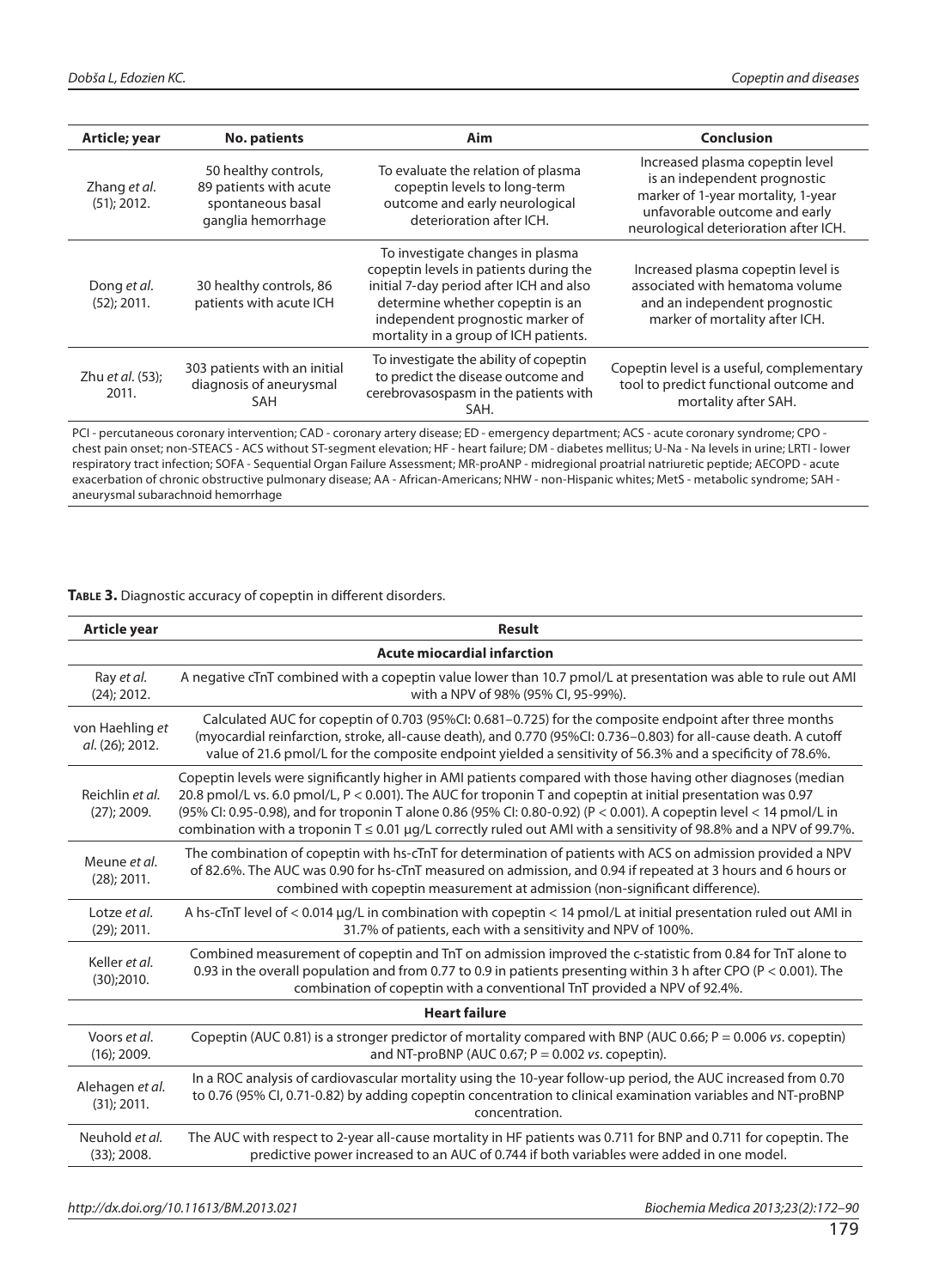| Article year                       | <b>Result</b>                                                                                                                                                                                                                                                                                                                                                                                                                                                                                                                                                           |
|------------------------------------|-------------------------------------------------------------------------------------------------------------------------------------------------------------------------------------------------------------------------------------------------------------------------------------------------------------------------------------------------------------------------------------------------------------------------------------------------------------------------------------------------------------------------------------------------------------------------|
|                                    | Hyponatremia                                                                                                                                                                                                                                                                                                                                                                                                                                                                                                                                                            |
| Fenske et al.<br>$(34)$ ; 2009.    | The copeptin to U-Na ratio exhibited a good diagnostic utility identifying SIADH with an AUC of 0.88 (95%<br>CI: 0.81-0.95; P < 0.001). Choosing a cutoff value of less than 30 pmol/mmol, the copeptin to U-Na ratio had a<br>sensitivity of 85%, specificity of 87%, PPV of 85%, and NPV of 86% for SIADH.                                                                                                                                                                                                                                                            |
|                                    | Infections of lower respiratory tract                                                                                                                                                                                                                                                                                                                                                                                                                                                                                                                                   |
| Seligman et al.<br>$(15)$ ; 2011.  | Copeptin accuracy in predicting mortality in VAP: on the day of VAP onset (sensitivity 0.69, specificity 0.69, AUC<br>0.70 (95% CI: 0.57-0.82), PPV 0.56, NPV 0.80, LR+ 2.23, LR- 0.45); on the fourth day (sensitivity 0.80, specificity 0.60,<br>AUC 0.72 (95% CI: 0.59-0.84), PPV 0.53, NPV 0.84, LR+ 2.00, LR- 0.33)                                                                                                                                                                                                                                                |
| Boeck et al. (38);<br>2012.        | The AUC of copeptin at VAP onset was 0.67 (95% CI: 0.53-0.81), and that of mean copeptin was 0.70 (95% CI:<br>0.57-0.84). The AUC values of the combination SOFA-copeptin at VAP onset (0.73; 95% CI: 0.60-0.87) and of the<br>combination SOFA mean-copeptin mean (0.89; 95% CI: 0.80-0.99) were not superior as compared with the AUC<br>value of SOFA.                                                                                                                                                                                                               |
| Müller et al. (39);<br>2007.       | In patients with CAP, the AUC of copeptin to predict survival was 0.68 (0.63-0.73). To differentiate CAP from other<br>LRTIs, copeptin had an AUC of 0.73 (0.69-0.76). Thereby, with the optimal cut-off of 22.7 pmol/L, sensitivity was<br>66.5% and specificity was 68.7%. To achieve 90% sensitivity, the cut-off for copeptin was 9 pmol/L with specificity<br>of 39%.                                                                                                                                                                                              |
| Seligman et al.<br>$(42)$ ; 2008.  | The AUC for copeptin to predict mortality in VAP patients on the day VAP was suspected, was 0.70. For a<br>threshold of 64.8 pmol/L, the sensitivity was 0.69 and the specificity was 0.69. The AUC for copeptin on the fourth<br>day of treatment was 0.72. Using a cutoff level of 43.0 pmol/L, the sensitivity was 0.80 and the specificity was 0.60.                                                                                                                                                                                                                |
|                                    | Acute dyspnea                                                                                                                                                                                                                                                                                                                                                                                                                                                                                                                                                           |
| Potocki et al.<br>$(45)$ ; 2010.   | The AUC for copeptin to predict 30-day mortality in patients with acute dyspnea was 0.83 (95% CI: 0.76-0.90),<br>with an optimal cut-point of 59 pmol/L. Copeptin had a significantly higher AUC compared with BNP ( $P =$<br>0.002) but not compared to NT-proBNP (P = 0.21). In patients with ADHF the AUC for copeptin was 0.84 (95% CI:<br>0.76-0.92), (copeptin vs. NT-proBNP P = 0.098; copeptin vs. BNP P < 0.001).                                                                                                                                              |
|                                    | <b>Vasodilatory shock</b>                                                                                                                                                                                                                                                                                                                                                                                                                                                                                                                                               |
| Torgersen et al.<br>$(46)$ ; 2010. | Copeptin levels at randomization predicted the occurrence of ischemic skin lesions (AUC 0.73; P = 0.04), a fall in<br>platelet count (AUC 0.75; $P = 0.01$ ) during AVP and intensive care unit mortality (AUC 0.67; $P = 0.04$ ).                                                                                                                                                                                                                                                                                                                                      |
|                                    | <b>Diabetes insipidus</b>                                                                                                                                                                                                                                                                                                                                                                                                                                                                                                                                               |
| Katan et al.<br>$(2)$ ; 2007.      | A basal copeptin level less than 2.59 pmol/L had 89% sensitivity and 76% specificity to detect diabetes insipidus.<br>A stimulated copeptin level 45 min after insulin injection less than 4.75 pmol/L had 100% sensitivity and 100%<br>specificity to detect diabetes insipidus. Copeptin levels 30 and 90 min after insulin injection had an AUC to detect<br>diabetes insipidus of 0.94 and 0.98, respectively.                                                                                                                                                      |
|                                    | Diabetes mellitus and metabolic syndrome                                                                                                                                                                                                                                                                                                                                                                                                                                                                                                                                |
| Enhörning et al.<br>$(11)$ ; 2010. | In subjects free of DM at baseline, the AUC increased from 0.694 to 0.710 ( $P = 0.08$ ) when copeptin was added<br>to the personal model and from 0.832 to 0.841 ( $P = 0.007$ ) when copeptin was added to the clinical model of<br>diabetes prediction. In subjects free of IFG at baseline, the AUC increased from 0.663 to 0.713 (P = 0.03) and<br>from 0.783 to 0.805 ( $P = 0.04$ ) when copeptin was added to the personal model and clinical model for diabetes<br>prediction, respectively.                                                                   |
| Saleem et al.<br>$(48)$ ; 2009.    | In multivariable logistic regression analyses that adjusted for age and sex, plasma copeptin levels in the third and<br>fourth quartile were significantly associated with a higher odds of having metabolic syndrome: OR of 1.81 (P <<br>0.001) and 1.91 (P < 0.001), respectively. In the subset of participants without diabetes, having a plasma copeptin<br>level in the third or fourth quartile was significantly associated with the presence of metabolic syndrome (OR<br>1.83, P < 0.001; OR 1.82, P = 0.001, respectively) after adjustment for age and sex. |
| Enhörning et al.<br>$(49)$ ; 2012. | After additional adjustment for all the MetS components at baseline, increasing copeptin quartiles predicted<br>incident abdominal obesity (OR 1.55, 1.30 and 1.59; P for trend = 0.04), DM (OR 1.18, 1.32 and 1.46; P for trend<br>$= 0.04$ ) and microalbuminuria (OR 1.05, 1.08 and 1.65; P for trend $= 0.02$ ) but not MetS (P for trend $= 0.19$ ) at the<br>reexamination.                                                                                                                                                                                       |
|                                    | Central nervous system diseases                                                                                                                                                                                                                                                                                                                                                                                                                                                                                                                                         |
| Yu et al.<br>$(17)$ ; 2012.        | AUC identified that a baseline plasma copeptin level > 540.9 pg/mL predicted 1-year unfavorable outcome<br>of patients with 75.0% sensitivity and 91.4.0% specificity (AUC 0.905; 95% CI: 0.833-0.953) and that a baseline<br>plasma copeptin level > 503.6 pg/mL predicted 1-year mortality of patients with 90.3% sensitivity and 77.3%<br>specificity (AUC 0.909; 95% CI: 0.837-0.956).                                                                                                                                                                              |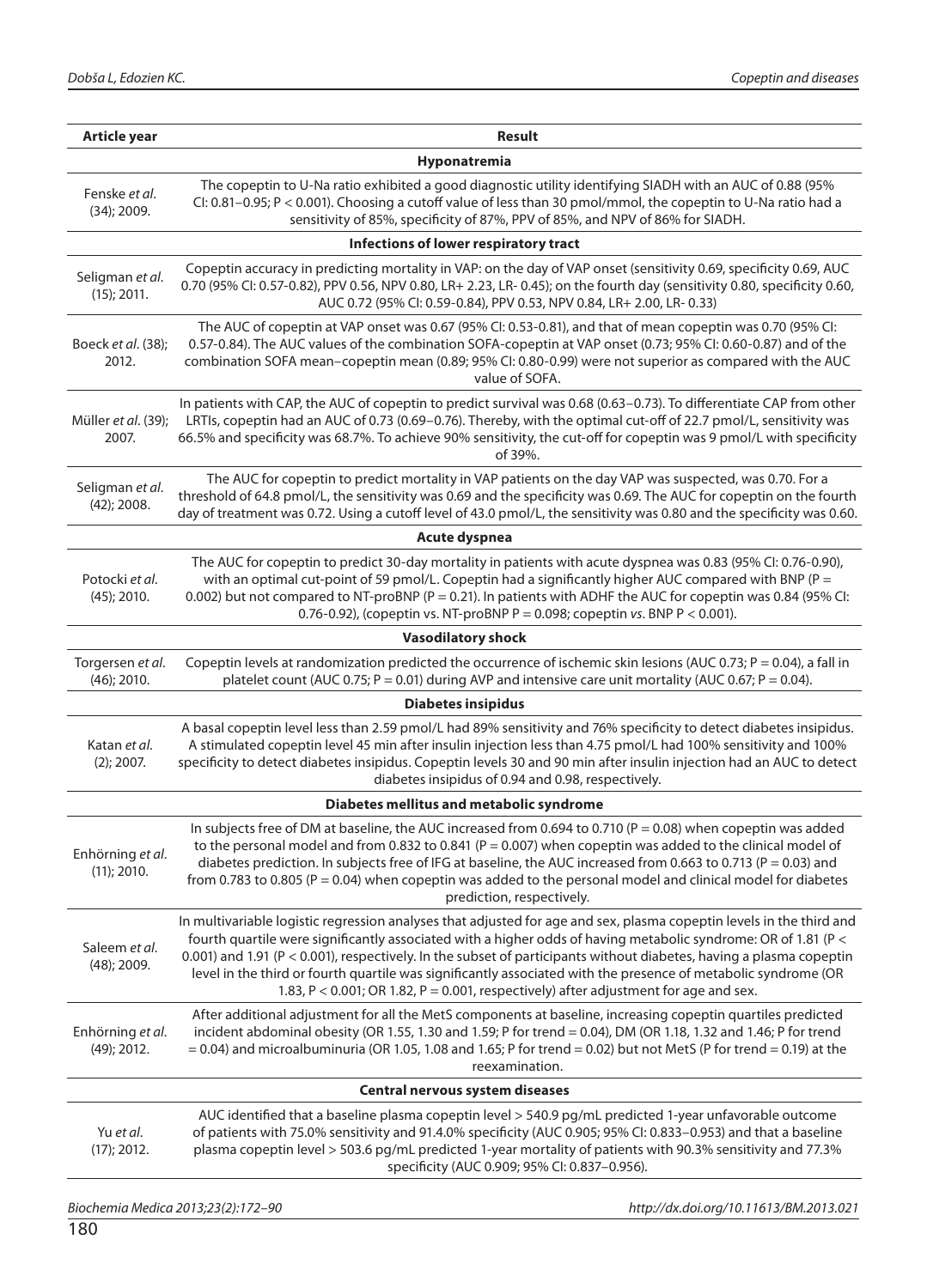| Article year                     | Result                                                                                                                                                                                                                                                                                                                                                                                                                                                                                                                                                                                                                                                                                                                                      |
|----------------------------------|---------------------------------------------------------------------------------------------------------------------------------------------------------------------------------------------------------------------------------------------------------------------------------------------------------------------------------------------------------------------------------------------------------------------------------------------------------------------------------------------------------------------------------------------------------------------------------------------------------------------------------------------------------------------------------------------------------------------------------------------|
| Zweifel et al.<br>$(50)$ ; 2010. | For the prediction of death, ROC analysis revealed an AUC for copeptin of 0.88 (95%CI: 0.75-1.00). The predictive<br>value of the copeptin concentration was thus similar to that of GCS (AUC 0.82 (95%Cl; 0.59-1.00) P = 0.53), of the<br>ICH Score (AUC 0.89, (95%CI: 0.76-1.00), P = 0.94) and the ICH Grading Scale (AUC 0.86 (95%CI: 0.69-1.00), P = 0.81).                                                                                                                                                                                                                                                                                                                                                                            |
| Zhang et al. (51);<br>2012.      | A multivariate analyses selected NIHSS score (OR = 1.219; 95% CI: 1.148-1.498; P < 0.001) and baseline plasma<br>copeptin level (OR = 1.138; 95% CI: 1.063–1.345; $P < 0.001$ ) as the independent predictors for 1-year mortality.<br>A multivariate analyses selected NIHSS score (OR = 1.385; 95% CI: 1.211-1.680; P < 0.001) and baseline plasma<br>copeptin level (OR = 1.191; 95% CI: 1.102-1.323; P < 0.001) as the independent predictors for 1-year unfavorable<br>outcome. A multivariate analyses selected NIHSS score (OR = 1.321; 95% CI: 1.140-1.430; P < 0.001) and baseline<br>plasma copeptin level (OR = 1.217; 95% CI: 1.139–1.398; $P < 0.001$ ) as the independent predictors for early<br>neurological deterioration. |
| Dong et al.<br>$(52)$ ; 2011.    | A multivariate analysis showed that plasma copeptin level was an independent predictor for 1-week mortality<br>(OR = 1.013; 95% CI: 1.003-1.023; P = 0.009) and positively associated with hematoma volume (t = 6.616, P < 0.001).<br>The AUC identified that a baseline plasma copeptin level > 577.5 pg/mL predicted 1-week mortality with 87.5%<br>sensitivity and 72.2% specificity (AUC = 0.873; 95% CI: 0.784-0.935).                                                                                                                                                                                                                                                                                                                 |
| Zhu et al.<br>$(53)$ ; 2011.     | A cutoff value of 20.5 pmol/L for copeptin predicted 1-year mortality with 92.8% sensitivity and 70.1% specificity<br>(AUC 0.868 $\pm$ 0.036; P < 0.001), a cutoff value of 28.7 pmol/L predicted in-hospital mortality with 78.1% sensitivity<br>and 89.7% specificity (AUC 0.868 $\pm$ 0.042; P < 0.001), a cutoff value of 23.4 pmol/L predicted cerebrovasospasm<br>with 69.2% sensitivity and 84.9% specificity (AUC 0.792 $\pm$ 0.027; P < 0.001) and a cutoff value of 23.8 pmol/L<br>predicted 1-year poor neurologic outcome with 82.2% sensitivity and 79.8% specificity (AUC, 0.860 ± 0.026; P <<br>$0.001$ ).                                                                                                                   |
|                                  | CI - confidence interval; AUC - area under the curve; P - predictive value; CPO - chest pain onset; ROC - receiver operating characteristic curve; HF<br>- heart failure; U-Na - Na levels in urine; LR+ - positive likelihood ratio; LR- - negative likelihood ratio; SOFA - Seguential Organ Failure Assessment;                                                                                                                                                                                                                                                                                                                                                                                                                          |

- heart failure; U-Na - Na levels in urine; LR+ - positive likelihood ratio; LR- - negative likelihood ratio; SOFA - Sequential Organ Failure Assessment; LRTI - lower respiratory tract infection; ADHF - acute decompensated heart failure; DM - diabetes mellitus; IFG – impaired fasting glucose; OR odds ratio; MetS - metabolic syndrome; GCS – Glasgow Coma Scale score; NIHSS - National Institutes of Health Stroke Scale

#### **Copeptin in acute myocardial infarction**

Acute myocardial infarction (AMI) is a major cause of death in industrialized countries. Its prevalence in third-world countries is also steadily rising. Therefore, it is extremely important to ensure early detection and diagnostic accuracy. These abilities will aid rapid interventions in AMI and prevent premature discharge of unrecognized AMI patients from the emergency department (13). The most important methods in the diagnosis of AMI are electrocardiography (ECG) and determination of serum cardiac troponin T (cTnT) concentration, which complement clinical assessment. Cardiac Tn is superior to other biomarkers available for AMI diagnosis, including myoglobin, MB fraction of creatine kinase (CK-MB), myeloperoxidase and heart fatty acid-binding protein (23). Despite these methods and biomarkers, the exclusion of AMI is still demanding. ECG is of little help in the exclusion of AMI because one quarter to one third of patients with AMI show no significant ECG changes in the presence of ongoing acute cardiac ischemia. However, ECG is necessary for identification of patients with ST-segment elevation (24). Conventional cardiac biomarkers, such as CK-MB and TnT, are unable to aid in rapid exclusion of AMI in patients presenting early in the hospital with symptoms suggestive for AMI. This is due to the fact that their concentrations do not increase during the first few hours of AMI (25). Therefore, the exclusion of AMI requires monitoring of patients between a 6 to 9 hour period and serial blood sampling for measurement of cTnT concentration (24,26,27).

In order to increase the accuracy for detection of AMI, a highly sensitive cardiac troponin T (hs-cTnT) has been developed, which allows measurement of concentrations that are 10 times lower than the previous ones. This assay allows greater accuracy and earlier detection of AMI (28,29). However, despite its ability for earlier diagnosis of AMI, there is still a "troponin-blind" interval after the onset of chest pain still due to delayed troponin release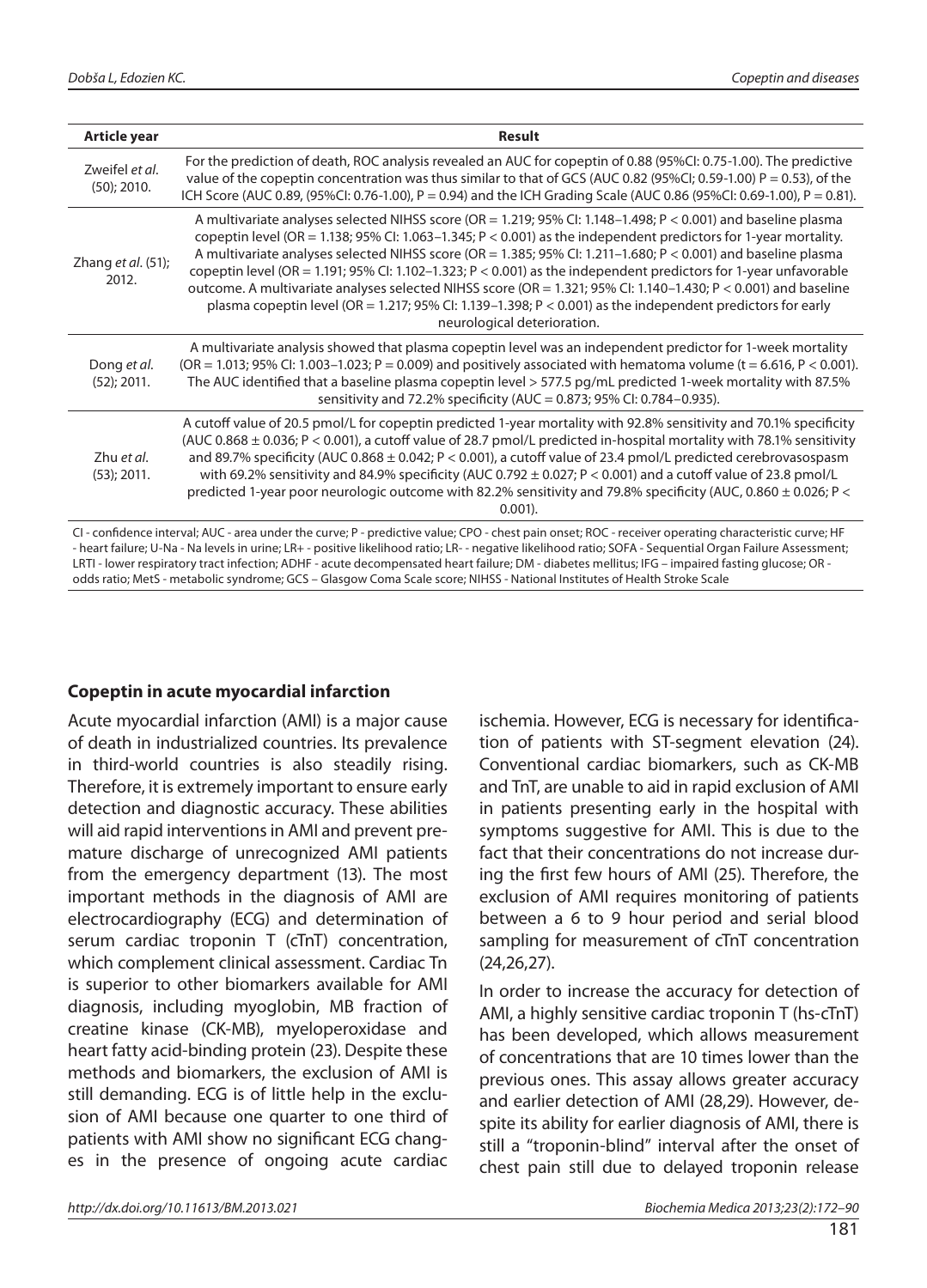(29). A use of this assay enables detection of myocardial injury due to a broad spectrum of pathologies which includes myocardial ischemic and myocyte physiologic remodeling. It increases the number of positive tests on admission as compared to the less sensitive assays which complicates triage and management of patients with chest pain (13).

If the organism is exposed to endogenous stress such as AMI, this activates the AVP system and copeptin is excreted into circulation independent of necrosis of cardiac cells (28). Also, inadequate filling of the left ventricle caused by AMI stimulates cardiac baroreceptors or causes direct damage to baroreceptors which subsequently leads to AVP and copeptin secretion from the posterior pituitary gland (13). After the onset of chest pain copeptin is elevated within 3-4 hours, reaching a peak value in the first day  $(26, 29)$ . During the second day they slowly start to decrease reaching a plateau after 3-5 days (29). From the pathophysiological aspect, decreasing concentration of copeptin just a day after myocardial ischemia may indicate adjustment to neurohumoral stress by activation of AVP system after AMI (29). A decrease in copeptin concentration may also be due to the cessation or at least a reduction of chest pain after the onset of AMI, or they may as well be an inter-play of both reasons (27). Copeptin rises at a time when other biomarkers are still undetectable (25,27). CK-MB, TnT and hs-cTnT concentrations reach peak values after more than 14 hours and return to their normal values slower (25). Copeptin is more sensitive than cTnT and myoglobin within the first 3 hours of AMI detection. The sensitivity of copeptin is 75.2% (cutoff > 9.8 pmol/L), cTnT 43% (cutoff > 0.03  $\mu$ g/L) and myoglobin 62.3% (cutoff  $> 107$  ng/mL) (30). However, in the final exclusion of AMI, copeptin is not able to replace cTnT, but only enables making earlier decisions in clinical practice (30). The combination of copeptin and cTn, compared with only cTn, improves diagnostic accuracy of AMI reaching a sensitivity of 85.1% and a negative predictive value (NPV) of 92.4% within 3 hours from the onset of chest pain. The highest sensitivity and NPV were achieved with 9.8 pmol/L as the cutoff representing the 95th percentile (30). Reichlin et al.

reported even a greater sensitivity and NPV using both markers in exclusion of AMI. A copeptin concentration < 14 pmol/L in combination with a TnT  $\leq$  0.01 µg/L rules out AMI at presentation with a sensitivity of 98.8% and a NPV of 99.7% (27). Therefore, such combination of biomarkers would enable fast and accurate exclusion of AMI at an early stage of presentation without the need for serial blood sampling (24). This strategy of using more biomarkers (cTnT or hs-cTnT for detection and quantifi cation of myocardial necrosis, and copeptin for quantification of endogenous stress) to assess the outcome after AMI has an advantage because it includes various pathological pathways and may be of prognostic significance (14,23,25, 27).

In a recent study Lotze et al. reported a positive correlation between hs-cTnT and copeptin at the time of initial AMI presentation ( $r = 0.41$ ;  $P < 0.001$ ). Cut-off value of 0.014 µg/L for hs-cTnT can be used for fast exclusion of AMI with a sensitivity of 92.3%, specificity of 53.5%, positive predictive value (PPV) of 16.7% and NPV of 98.6%. The corresponding values for copeptin are 69.2%, 47.3%, 11.7% and 93.9%, respectively. Cut-off value of 0.014 µg/L for hs-cTnT in combination with a copeptin value of < 14 pmol/L at admission exclude AMI with a sensitivity of 100%, specificity of 34.9%, PPV of 13.4% and NPV of 100%, indicating that this combination of biomarkers has a higher diagnostic accuracy than use of only hs-cTnT or copeptin. By measuring hs-cTnT with copeptin, AMI could be ruled out with a NPV of 100% in one third of patients who have symptoms which indicate to AMI (29). In addition, Meune et al. reported that the combination of hscTnT and copeptin at admission compared with use of only hs-cTnT increased detection of acute coronary syndrome (ACS) on the level which is similar to serial measurement of hs-cTnT. The combination of hs-cTnT and copeptin at admission excludes ACS with a sensitivity of 86.7% and NPV of 82.6% (hs-cTnT value of 0.014 μg/L is the 99th percentile of the assay; cut-off value of copeptin is 14 pmol/L). The sensitivity of only hs-cTnT measured at admission was 73.3% and NPV was 76.5%, while sensitivity and NPV of hs-cTnT measured after 3 hours were 83.3% and 83.9%, respectively (28).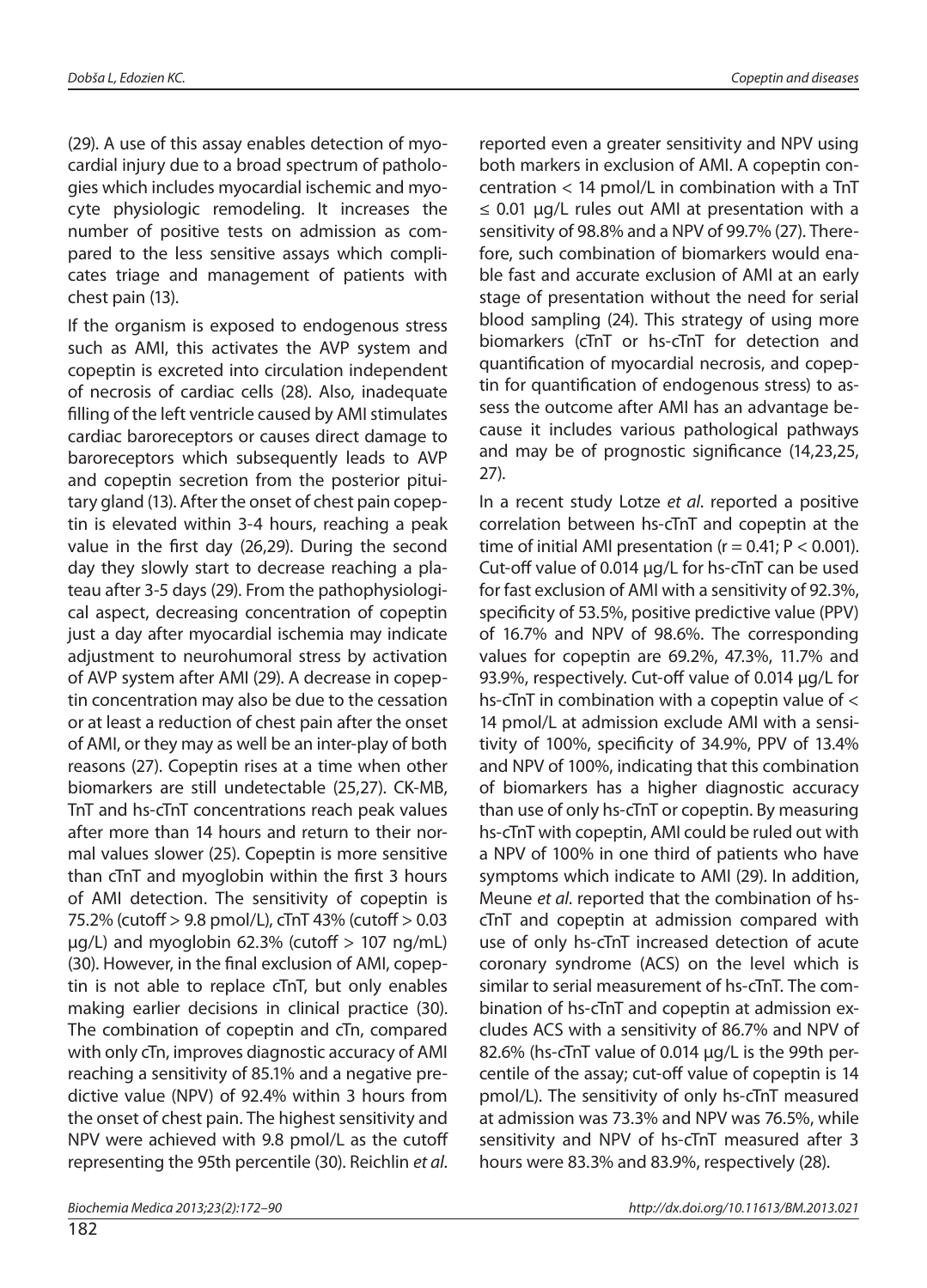Copeptin concentration is significantly higher in patients with suspected ACS with final diagnosis of AMI compared to patients with suspected ACS with a different final diagnosis. These diagnoses include unstable angina and other cardiac and non-cardiac causes of chest pain (25). Patients with unstable angina have similar copeptin concentration like patients with other causes of chest pain (27). Therefore, ischemia, as long as not accompanied by necrosis (e.g. unstable angina), does not cause higher secretion of copeptin than other causes of chest pain. Also, copeptin cannot discriminate patients with unstable angina from patients with non ischemic chest pain (27).

#### **Copeptin and heart failure**

Currently there are several neurohormones which are used as biomarkers for diagnosis, prognosis and clinical decision in chronic heart failure. The Btype natriuretic peptide (BNP) and N-terminal proBNP (NT-proBNP) are the most common. They are released in the circulation when cardiac stretching occurs and they are powerful prognostic biomarkers of heart failure outcome (19,31). But despite these biomarkers, it is considered that heart failure is not detected in up to 50% of patients, so diagnosis of this disease remains a major challenge (31). Therefore, scientific research has lately been directed towards finding new biomarkers that can improve the diagnosis and prognosis of heart failure.

It is noticed that AVP concentration is increased in patients with chronic heart failure (16,19,31). Since AVP secretion is partially stimulated in response to a high osmolality, there are still unanswered questions as to why we find an increase of AVP in patients with heart failure who generally have a lower osmolality (16,31). There are several possible explanations for this increase. The release of AVP in heart failure is mainly stimulated by reduced cardiac output, and in turn insufficient filling of arteries leads to carotid sinus and aortic arch baroreceptor activation. It seems that in heart failure, AVP secretion caused by osmolarity stimulus is overridden by the non-osmolarity stimulus, which leads to hypo-osmolality. Some studies showed that hyponatremia, which is often present in patients with

heart failure, might also stimulate the release of AVP. It is also known that angiotensin II increases concentration of AVP. In heart failure angiotensin II is elevated even in the presence of ACE inhibitors (16,19).

AVP serves as a parameter of disease severity and it appears to have a role in the pathology of heart failure as well. AVP by stimulation of V1a receptors increases protein synthesis in myocytes, it stimulates the development of myocardial hypertrophy and decreases heart contractility and also stimulates cardiac fibroblasts, and thus promotes myocardial fibrosis. Increased release of AVP is also associated with increased preload, increased filling pressures and increased afterload (31). High copeptin concentration which reflects rise of AVP in the blood therefore predicts poor prognosis in patients with chronic heart failure (16,18). Copeptin is a good predictor of death or heart failure within 60 days, helping to classify patients into groups of low, medium and high risk. It is also independent of already established conventional risk factors for heart failure (16,20). Copeptin is not only important for short-term prognosis but is also important in identifying patients with long-term risk. Increased copeptin concentration in elderly patients with symptoms of heart failure is associated with increased risk of mortality after a follow-up of 13 years (20).

Copeptin reflects different pathological pathways that lead to a deterioration of heart failure than BNP or NT-proBNP, so when copeptin is combined with BNP or NT-proBNP, predicting disease outcome can be improved (19). Some studies indicate the equal prognostic value of copeptin, BNP and NT-proBNP in predicting mortality, whereas some studies give a better prognostic value to copeptin (14,16,19,32,33). A possible explanation for better prognostic value of copeptin is that BNP and NTproBNP, unlike copeptin, correlate with age and renal function. Also there is large variation in BNP in plasma over time in chronic heart failure. However, the combined measurement of plasma copeptin and NT-proBNP certainly provides more valuable information than the measurement of only one biomarker (14,16).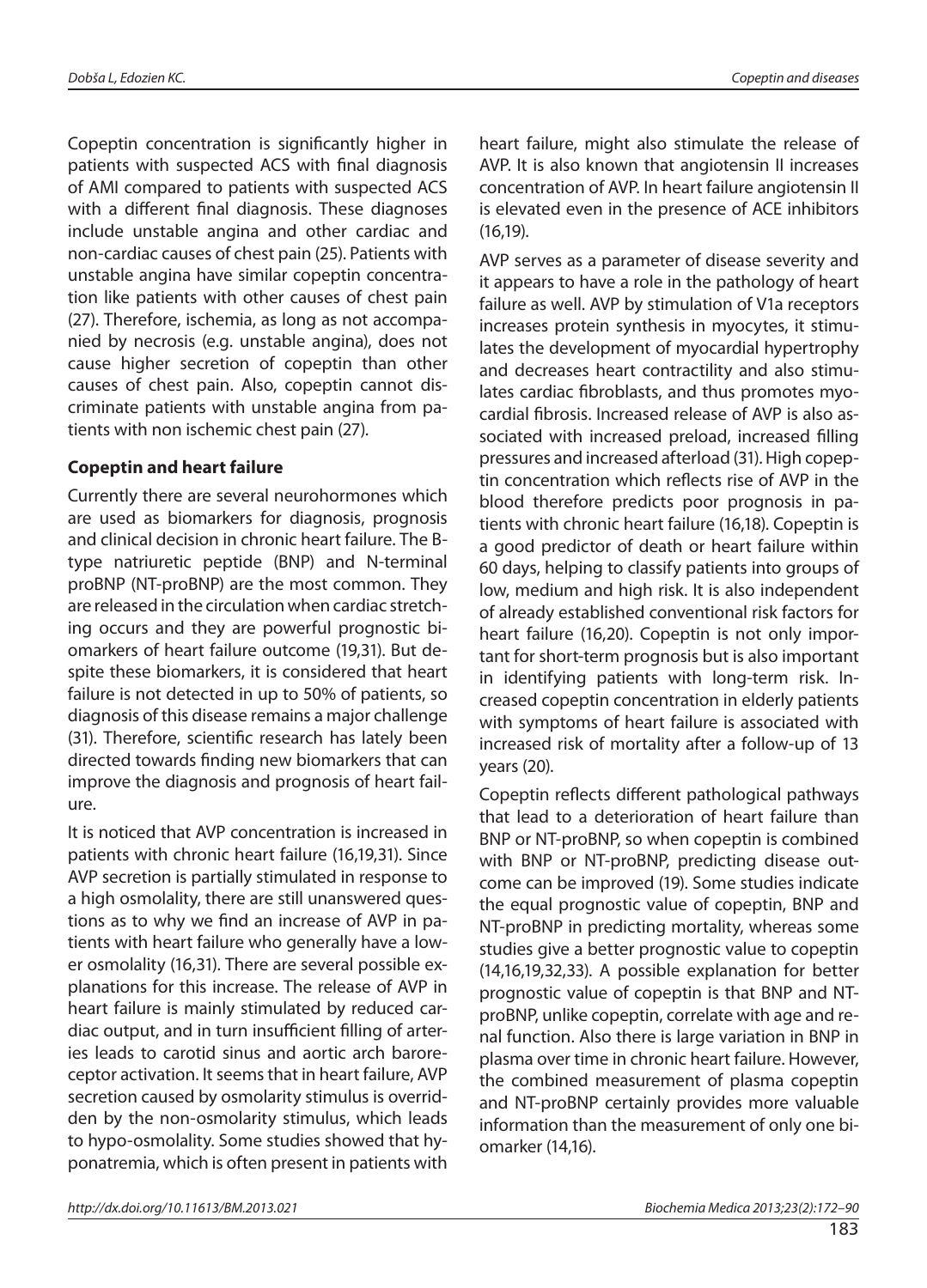Neuhold et al. investigated the predictive ability of copeptin for the entire spectrum of heart failure, including patients with New York Heart Association (NYHA) functional class I to IV. They reported that copeptin at all symptomatic stages of heart failure was independently associated with mortality, and it was the most powerful predictor of death in II and III NYHA class. However, it is noteworthy that for asymptomatic patients (NYHA functional class I) rate of events was too low to ensure information in this cohort. For patients in the most severe stage of heart failure (NYHA functional class IV) copeptin has provided additional independent information, but was inferior to the values of sodium and glomerular filtration (33).

#### **Copeptin and hyponatremia**

Distinguishing patients with syndrome of inappropriate antidiuretic hormone secretion (SIADH) from patients with hyponatremia in clinical practice is a diagnostic challenge. Measuring copeptin concentration is not reliable enough to differentiate these two conditions due to large overlaps in values of copeptin, even though mean values of copeptin are higher in patients with hyponatremia compared to patients with SIADH (34). However, it has been proven that the ratio of copeptin in serum and sodium in urine is diagnostically very useful (34). This ratio can be used in differentiating normovolemic hyponatremia (ratio ≤ 30 pmol/mmol) as SIADH, from hypovolemic hyponatremia (ratio  $>$  30 pmol/mmol), i.e. in differentiation of inappropriate from appropriate secretion of AVP (15,34).

Higher copeptin concentration is seen in patients with hyponatremia during chronic renal failure compared to patients with gastrointestinal loss. This is probably due to several reasons, such as activation of the AVP system in patients with impaired renal function, abundance of receptors for AVP in renal tubules, and the fact that copeptin is excreted from the body via the kidneys (35). Measuring copeptin concentration in plasma of patients with acute illnesses seems to provide little information about sodium imbalance because copeptin concentration is similar in different etiologies of sodium imbalance. It is worth mentioning that though copeptin concentration may be similar in

different etiologies, it may still contribute to understanding the pathophysiology of various causes of hyponatremia (35).

#### **Copeptin, sepsis and septic shock**

AVP and copeptin are also elevated in sepsis and septic shock (4,6,36). Jochberger et al. reported that AVP concentration is higher in patients with sepsis compared to patients with infections without systemic inflammation. AVP secretion can be induced by inflammatory mediators such as interleukin 1, tumor necrosis factor α and several other factors such as acidosis, pain, hypoxia or neuroendocrine stress. These latter factors are also likely to occur in patients with severe sepsis than in patients with infections without systemic inflammation (36). In this study, AVP values did not differ between patients with severe sepsis with shock and those without shock, or between surviving patients and those who didn't survive. In septic shock higher values of AVP are expected because of reduced venous filling as well as arterial hypotension which stimulate the release of AVP. However, during severe sepsis and primarily during septic shock, AVP system is partially dysfunctional and relative AVP deficiency contributes to the inability to establish vascular tone in patients with septic shock. Proposed mechanisms for possible sepsis associated dysfunction of AVP system include autonomic dysfunction of afferent pathways and inadequate production of AVP with consequent depletion of storage in the neuro-hypophysis. In patients with severe sepsis AVP in plasma is associated with serum osmolarity, arterial pH, oxygen partial pressure and arterial lactate, whereas in patients with septic shock AVP is associated only with serum osmolarity (36).

In sepsis and septic shock significantly higher plasma copeptin has been noticed as well. Although there is an excellent correlation between copeptin and AVP in different diseases, their correlation in severe sepsis and septic shock is smaller. The need for continuous veno-venous hemofiltration (CV-VHF) worsens the correlation between copeptin and AVP, suggesting that different sieving coefficients may result in diverse amounts of filtered hormone levels during CVVHF. Inflammation can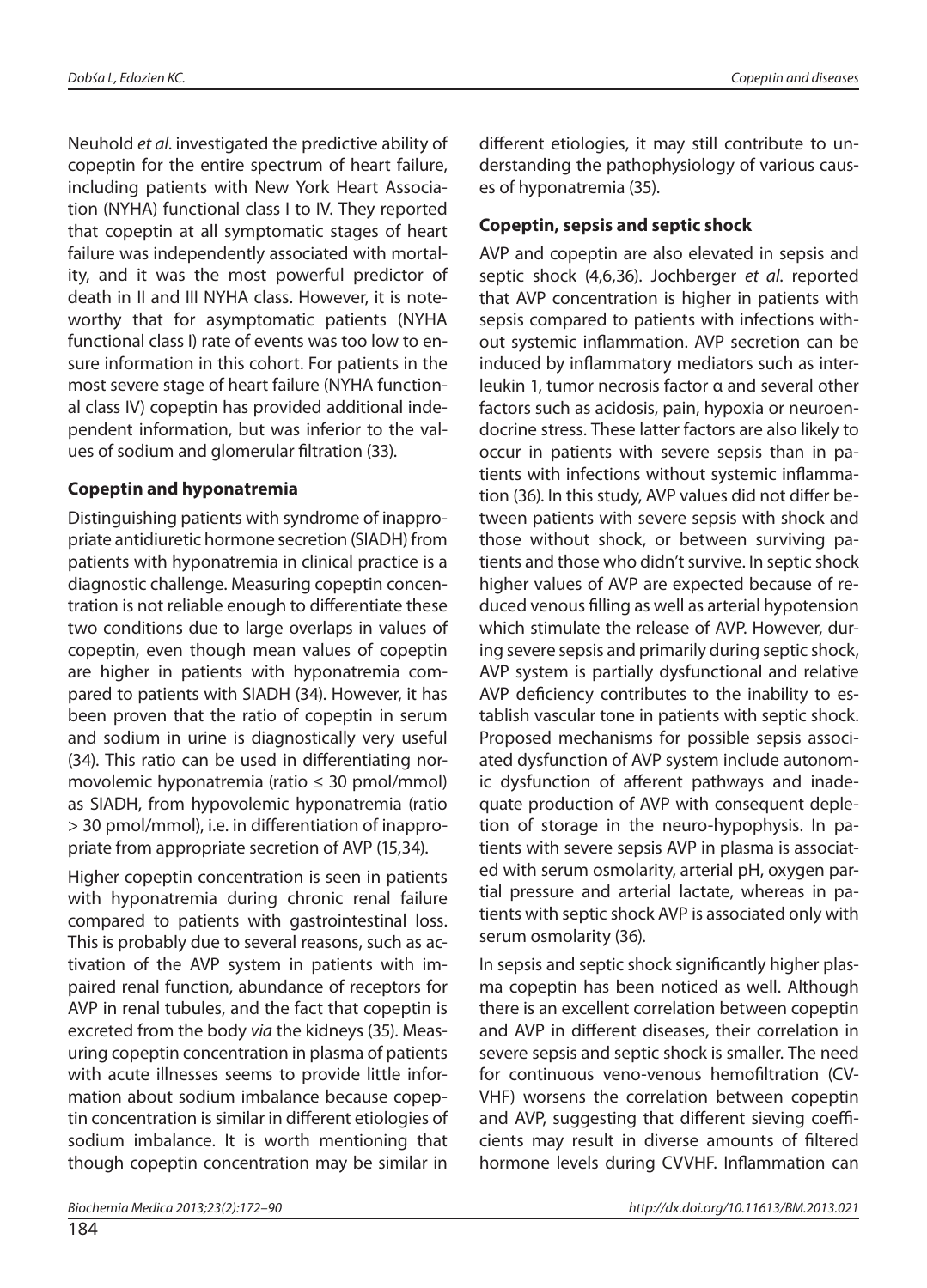also interfere with the relationship between AVP and copeptin (36). Unlike the AVP whose values don't differ in patients with sepsis who survived and those who didn't survive, copeptin is higher in non-survivors compared to survivors (15,36,37). This suggests that copeptin could represent a prognostic biomarker in sepsis (15,37).

#### **Copeptin and infections of lower respiratory tract**

In infections of lower respiratory tract, gas exchange in the lungs causes changes in AVP system (38). Endotoxins and acute phase cytokines (e.g. IL-1β, IL-6, TNF-α) which are present during respiratory infections also stimulate the secretion of AVP (39). However, AVP also has an important role in regulation of the hypothalamic-pituitary-adrenal axis through which it mediates its response to stress in diseases (39). Copeptin is cosynthesized with AVP, it is found in equimolar amounts with AVP in the circulation, and therefore copeptin concentration is significantly higher than in healthy individuals. Copeptin concentration was measured in patients with community-acquired pneumonia (CAP), ventilator associated pneumonia (VAP), acute bronchitis and chronic obstructive pulmonary disease (COPD). It was found that in those diseases copeptin concentration increased with the severity of the disease (15,39-42). It has been shown that copeptin is an independent predictor of mortality in VAP (15,40-42). Due to the complexity of AVP effects in VAP, the difference in copeptin concentration according to survival status is small, and therefore cannot be defined with a clear cutoff value. Biomarker that predicts the outcome of a disease should be elevated in that disease compared to healthy individuals, and it must reflect the degree of organ dysfunction and overall health condition. Boeck et al. reported that copeptin fulfills the first two criteria, but lacks considerably in the third criterion. Therefore, its predictive power is lost in the heterogeneous picture of VAP (38).

In CAP copeptin is the only biomarker that is an independent predictor of this disease, and may provide additional information about the severity of disease. Due to its high NPV, copeptin may help in identifying patients with low risk of death. Since it

is independent of patient's age, it can be a valuable prognostic factor in young patients with CAP (43). Despite its very good prognostic value, copeptin gives little information about predicting the etiology of CAP because there is considerable overlap in copeptin values between patients with different etiologies of pneumonia (43). Krüger et al. reported that it is clinically important to consider antibiotic therapy for correct interpretation of copeptin concentration as well as concentration of other inflammatory biomarkers in CAP, because patients treated with antibiotics showed significantly lower copeptin values compared to those who didn't take antibiotics before admission to the hospital, which can be explained by reduced circulation damage caused by sepsis (40).

In severe chronic obstructive pulmonary disease (COPD) AVP has a vasoconstrictive effect. At insufficient tissue oxygenation this response makes cardiovascular adaptation easier through elevated AVP concentration. Elevated AVP compensates for insufficient activation of V1 receptors after exposure to ongoing hypoxemia. It is also considered that in pulmonary hypertension AVP creates a negative inotropic effect on the right ventricle and increases pulmonary vasoconstrictive response in endotoxemia. This could link increased AVP and copeptin with poor clinical outcome in COPD (40). Compared with CRP and procalcitonin, copeptin is superior in predicting the course of COPD exacerbation. Elevated copeptin concentration predicts the final outcome in patients with acute exacerbation of COPD and serves as a risk factor for longterm clinical failure, regardless of age, comorbidity, hypoxemia or functional pulmonary disorder (44).

Müller et al. compared copeptin values in various etiologies of lower respiratory tract infections and reported that copeptin concentration in patients with acute bronchitis and acute exacerbation of COPD was significantly higher compared to control group. On further examination it was also discovered that there was no difference in copeptin concentration between acute bronchitis and acute exacerbation of COPD. Also, patients who were diagnosed with CAP had the highest copeptin concentration. Only slightly elevated copeptin concentration in acute bronchitis and acute exacerba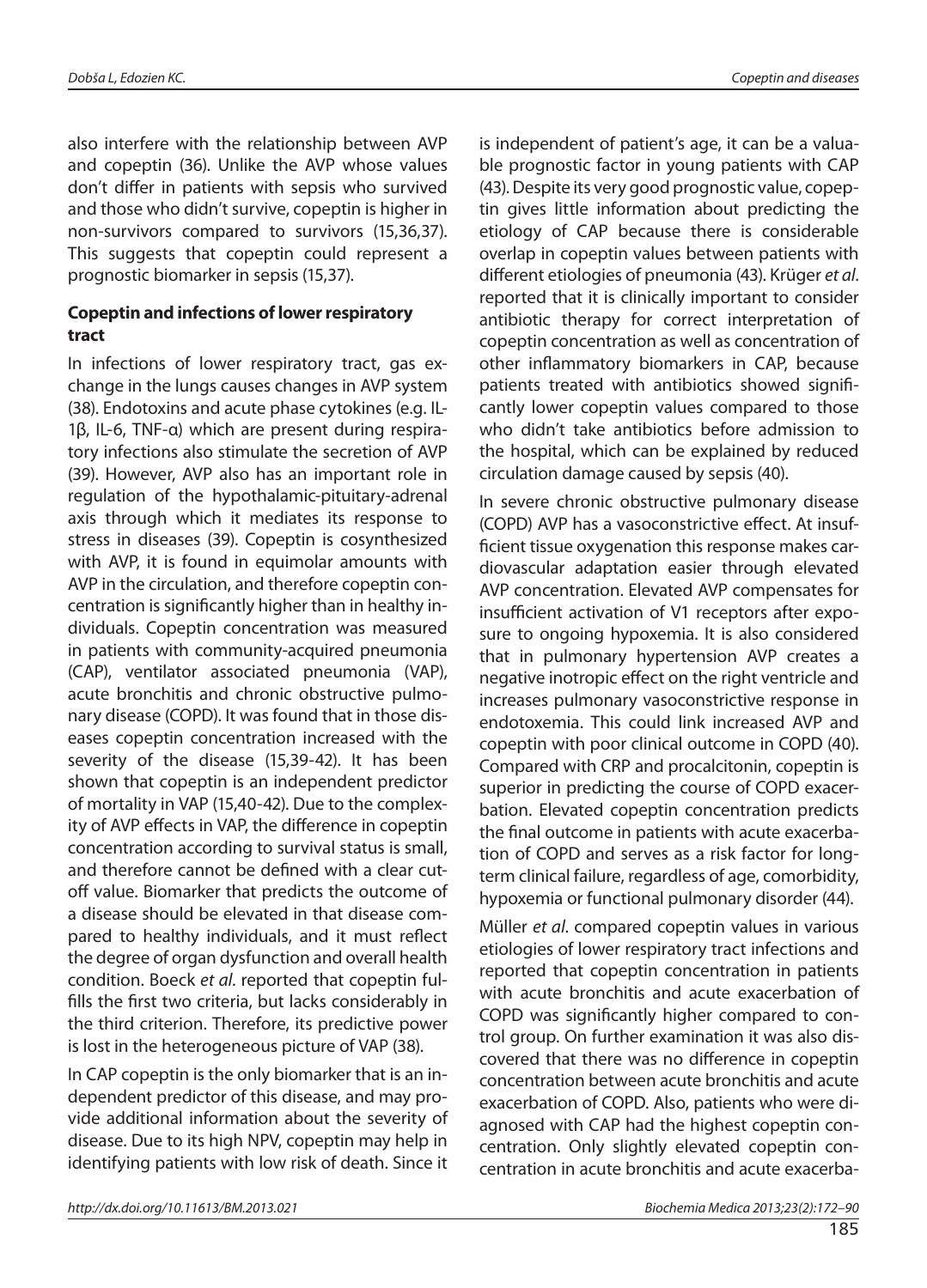tion of COPD compared to control group probably reflects localized infection (39).

#### **Copeptin and acute dyspnea**

The identification of dyspneic patients at the highest risk for adverse outcomes is difficult because acute dyspnea often occurs due to several reasons such as cardiac, pulmonary or inflammatory causes (45). In these patients copeptin secretion is probably connected with three possible mechanisms. Firstly, AVP released in heart failure is mainly driven by inadequate filling of arteries which activates the carotid sinus and aortic arch baroreceptors. Secondly, in severe COPD AVP has vasoconstrictive effect which is induced by hypoxia. Elevated concentration of AVP can compensate for the inadequate regulation of V1 receptors after exposure to ongoing hypoxemia. Finally, copeptin is significantly elevated in bacterial infection and febrile conditions (45).

Potocki et al. pointed out that copeptin concentration is significantly higher in patients with acute decompensated heart failure (ADHF) compared to patients with other diagnoses responsible for acute dyspnea. Also, in that study, copeptin was significantly higher in patients who did not survive compared to patients who survived at 30 days, regardless of the presence of ADHF. Therefore, copeptin could be a promising prognostic biomarker for short term mortality in patients with acute dyspnea and even more in patients with ADHF. Copeptin is also independent of natriuretic peptides values (45).

### **Copeptin and vasodilatory shock**

Copeptin concentration in plasma is elevated in patients with severe vasodilatory shock. These elevated copeptin reflects the severity of the disease, a higher incidence of complications and a greater risk of death. AVP is infused in patients with severe vasodilatation with the intention of supplementing a lack of endogenous AVP and reducing the use of potentially high and toxic doses of catecholamine. During therapy with exogenous AVP, copeptin concentration is decreased, suggesting the suppression of endogenous AVP system. High copeptin before treatment and the extent of decrease of copeptin during treatment with exogenous AVP is associated with severity of disease and mortality (46).

### **Copeptin and diabetes insipidus**

AVP is released into the circulation after hypoglycemic stimulus. Insulin-induced hypoglycemia is used as a standardized procedure to assess the integrity of the hypothalamic-pituitary-adrenal axis. In patients with normal pituitary function, insulininduced hypoglycemia leads to a threefold increase of AVP concentration. Since copeptin strongly correlates with AVP, copeptin can separate healthy people from patients with diabetes insipidus. Copeptin concentration measured 45 minutes after injection of insulin has the best sensitivity and specificity for detection of diabetes insipidus. Copeptin has good, but not perfect discriminatory capacity (2).

### **Copeptin and kidneys disease**

Copeptin is associated with autosomal dominant polycystic kidney disease (ADPKD) as well. ADPKD is the most common hereditary kidney disease which is characterized by progressive cyst formation in both kidneys. AVP binds to V2 receptors in the distal tubules and collecting ducts promoting water absorption and production of cAMP. cAMP plays an important role in the stimulation of cyst growth in the kidney. Since copeptin reflects AVP concentration, measurement of copeptin can provide valuable information about the severity of ADPKD. Higher copeptin concentration is associated with poor renal function, lower effective renal blood flow, larger kidneys and albuminuria. Copeptin is associated with plasma osmolarity, but not with 24-hour urine volume, 24-hour urine osmolarity or fractional excretion of urea. In people with lower glomerular filtration, the fact that copeptin is partly cleared by the kidney probably isn't an explanation for higher concentration of copeptin because increased copeptin concentration would induce a lowering of plasma osmolarity, which would lead to a decrease of copeptin (47).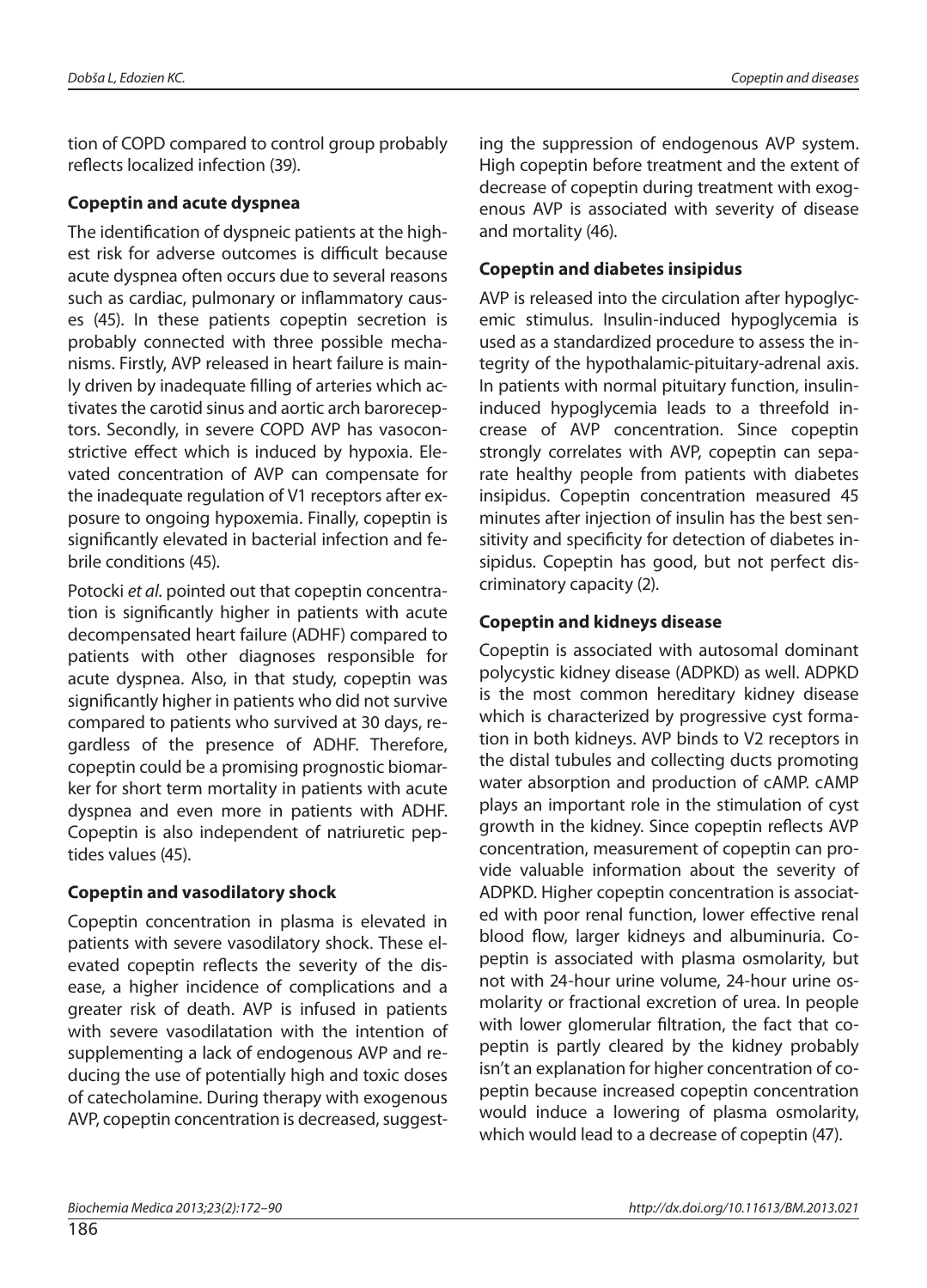## **Copeptin, diabetes mellitus and metabolic syndrome**

Activation of the hypothalamic-pituitary-adrenal axis by AVP in chronic psychosocial stress is one of the mediators associated with insulin resistance, diabetes mellitus, obesity and metabolic syndrome (16,48). AVP directly stimulates the secretion of cortisol by activating V1a receptors, which interferes with insulin activity, stimulates glucagon secretion and glycogenolysis. This process subsequently leads to an increase in blood glucose. AVP also by activating the V1b receptors on the chromaffin cells in the adrenal medulla increases epinephrine which also contributes to the development of hyperglycemia through glycogenolysis in the liver (48). Raised AVP, as a result of resistance of AVP to V1a receptor, might also contribute to insulin resistance and development of diabetes mellitus by stimulation of V1b receptor (16). Therefore, copeptin could be a new potential biomarker of insulin resistance and diabetes mellitus.

Copeptin is also associated with several components of metabolic syndrome including obesity, dyslipidemia, elevated concentration of triglycerides and low HDL-cholesterol. The association of copeptin with higher triglyceride concentration may be secondary to increased hepatic triglyceride synthesis due to glucocorticoids, glucagon and epinephrine released under stress (all of which are regulated by AVP) (48). Enhörning et al. reported that elevated copeptin concentration at baseline predicted the incidence of diabetes mellitus and abdominal obesity during a long-term follow-up of 15.8 years on average. The association between copeptin at baseline and the incidence of diabetes mellitus is independent of the incidence of abdominal obesity and vice versa, so it is possible that AVP independently triggers two different pathways leading to diabetes mellitus and abdominal obesity. Despite this, there is the possibility that a primary elevation of AVP by increasing abdominal fat deposition leads to the development of diabetes mellitus (49).

#### **Copeptin and central nervous system diseases**

In intracerebral hemorrhage (ICH) formation of edema in the brain indicates an unfavorable outcome. It has been shown that blockade of AVP receptors reduces brain edema. This suggests that AVP has an important role in the formation of brain edema (17,50,51). Thus, measurement of copeptin can indicate existing or developing brain edema which can help in identifying patients with increased risk of edema formation (50). Also, after ICH copeptin concentration in plasma is significantly increased, reflecting the severity of hemorrhagic damage and predicting long-term clinical outcome. Copeptin also helps to identify patients with risk of early neurological deterioration and correlates with hematoma volume, which is directly associated with clinical severity and outcome after ICH (50-52). Other biomarkers (D-dimer, glutamate, matrix metalloproteinases and protein S100b) can also predict early neurological deterioration and mortality in patients with ICH by way of different pathophysiological processes. Therefore, it is advised that prognostic assessments and decisions about management of ICH rely on few parameters where copeptin as a new prognostic biomarker is used in combination with other biomarkers (50). Copeptin, unlike the other brain biomarkers, is directly secreted into the systemic circulation. This fact gives relevance to copeptin measurement in ICH (17). In other conditions, such as ischemic stroke, aneurysmal subarachnoid hemorrhage and head injury, copeptin concentration is elevated as well (53). In this group of patients high copeptin concentration in peripheral blood is associated with mortality and poor neurologic outcome (51). Yu et al. reported that copeptin increases with severity of brain injury and therefore, its measurements after brain injury provides an opportunity to distinguish patients with a one-year good or poor outcome (17).

## **Conclusion**

Copeptin, as a biomarker released into the circulation under endogenous stress, could be a potentially promising biomarker in diagnosis of various diseases and prediction of functional outcomes. Since it is not specific to a certain disease, copeptin could be used as an adjunct with more specific biomarkers where it may increase diagnostic accu-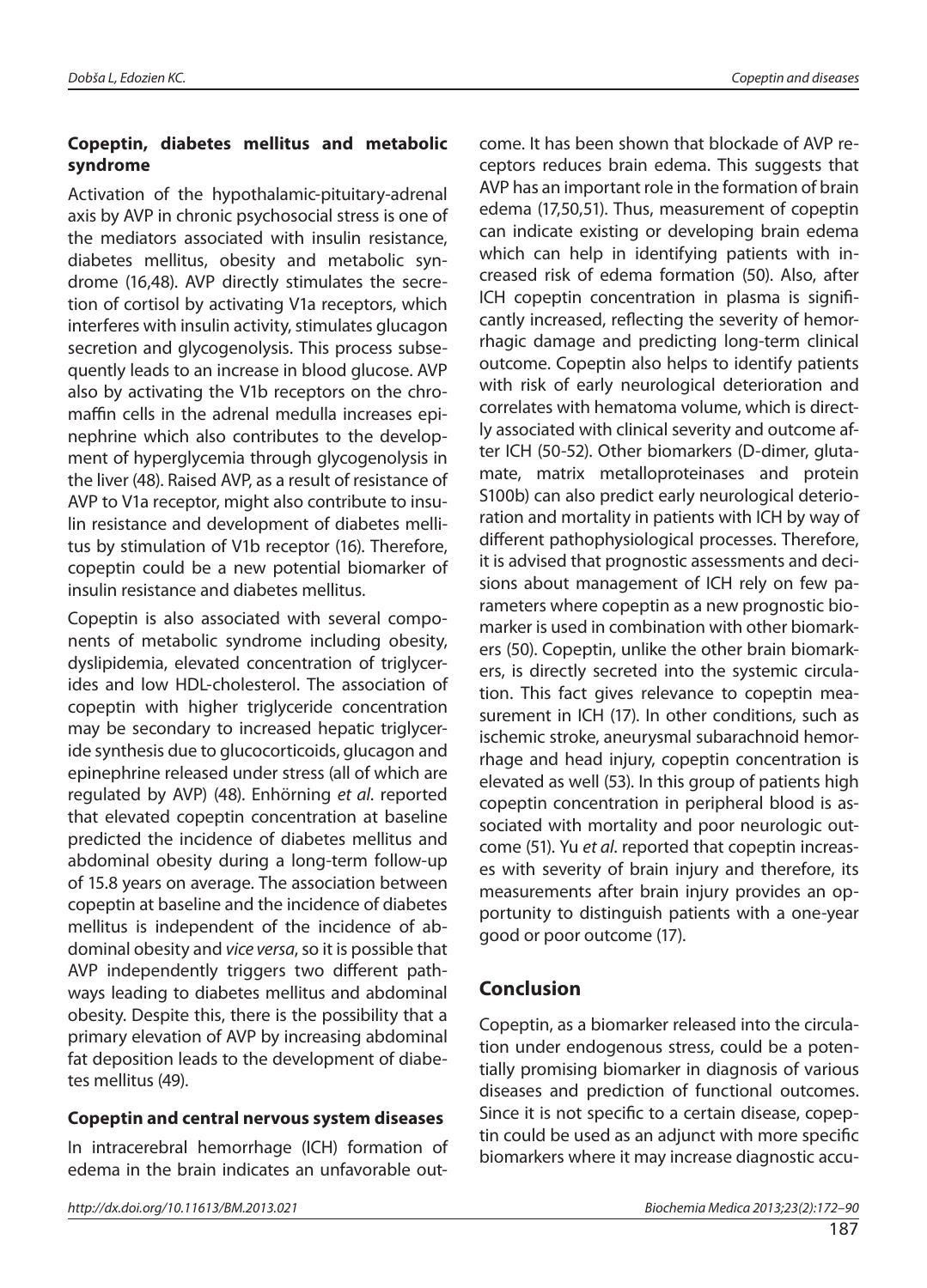racy and aid clinicians in making better diagnostic judgements. However, copeptin is still in its infancy and more research is needed in order to prove its clinical usefulness.

#### **Potential conflict of interest**

None declared.

#### **References**

- 1. Jochberger S, Morgenthaler NG, Mayr VD, Luckner G, Wenzel V, Ulmer H, et al. Copeptin and arginine vasopressin concentrations in critically ill patients. J Clin Endocrinol Metab 2006;91:4381–6. http://dx.doi.org/10.1210/jc.2005-2830.
- 2. Katan M, Morgenthaler NG, Dixit KCS, Rutishauser J, Brabant GE, Müller B, Christ-Crain M. Anterior and posterior pituitary function testing with simultaneous insulin tolerance test and a novel copeptin assay. J Clin Endocrinol Metab 2007;92:2640–3. http://dx.doi.org/10.1210/jc.2006-2046.
- 3. Szinnai G, Morgenthaler NG, Berneis K, Struck J, Müller B, Keller U, Christ-Crain M. Changes in plasma copeptin, the cterminal portion of arginine vasopressin during water deprivation and excess in healthy subjects. J Clin Endocrinol Metab 2007;92:3973–8. http://dx.doi.org/10.1210/jc.2007- 0232.
- 4. Jochberger S, Luckner G, Mayr VD, Wenzel V, Morgenthaler NG, Friesenecker BE, et al. Course of vasopressin and copeptin plasma concentrations in a patient with severe septic shock. Anaesth Intensive Care 2006;34:498-500.
- 5. Morgenthaler NG, Struck J, Jochberger S, Dünser MW. Copeptin: clinical use of a new biomarker. Trends Endocrinol Metab 2008;19:43-9. http://dx.doi.org/10.1016/j. tem.2007.11.001.
- 6. Struck J, Morgenthaler NG, Bergmann A. Copeptin, a stable peptide derived from the vasopressin precursor, is elevated in serum of sepsis patients. Peptides 2005;26:2500–4. http://dx.doi.org/10.1016/j.peptides.2005.04.019.
- 7. Balanescu S, Kopp P, Gaskill MB, Morgenthaler NG, Schindler C, Rutishauser J. Correlation of plasma copeptin and vasopressin concentrations in hypo-, iso-, and hyperosmolar states. J Clin Endocrinol Metab 2011;96:1046–52. http:// dx.doi.org/10.1210/jc.2010-2499.
- 8. Katan M, Müller B, Christ-Crain M. Copeptin: a new and promising diagnostic and prognostic marker. Crit Care 2008;12:117. http://dx.doi.org/10.1186/cc6799.
- 9. Khan SQ, Dhillon OS, O'Brien RJ, Struck J, Quinn PA, Morgenthaler NG, et al. C-terminal provasopressin (copeptin) as a novel and prognostic marker in acute myocardial infarction: Leicester acute myocardial infarction peptide (LAMP) study. Circulation 2007;115:2103-10. http://dx.doi. org/10.1161/CIRCULATIONAHA.106.685503.
- 10. Hoorn EJ, van Wolfswinkel ME, Hesselink DA, de Rijke YB, Koelewijn R, van Hellemond JJ, van Genderen PJJ. Hyponatraemia in imported malaria: the pathophysiological role of vasopressin. Malar J 2012;11:26. http://dx.doi. org/10.1186/1475-2875-11-26.
- 11. Voors AA, von Haehling S, Anker SD, Hillege HL, Struck J, Hartmann O, et al. C-terminal provasopressin (copeptin) is a strong prognostic marker in patients with heart failure after an acute myocardial infarction: results from the OP-TIMAAL study. Eur Heart J 2009;30:1187–94. http://dx.doi. org/10.1093/eurheartj/ehp098.
- 12. Bhandari SS, Loke I, Davies JE, Squire IB, Struck J, Ng LL. Gender and renal function influence plasma levels of copeptin in healthy individuals. Clin Sci (Lond) 2009;116:257– 63. http://dx.doi.org/10.1042/CS20080140.
- 13. Lippi G, Plebani M, Di Somma S, Monzani V, Tubaro M, Volpe M, et al. Considerations for early acute myocardial infarction rule-out for emergency department chest pain patients: the case of copeptin. Clin Chem Lab Med 2012;50:243–53. http://dx.doi.org/10.1515/cclm-2011-0845.
- 14. Egashira N, Mishima K, Iwasaki K, Oishi R, Fujiwara M. New topics in vasopressin receptors and approach to novel drugs: Role of the vasopressin receptor in psychological and cognitive functions. J Pharmacol Sci 2009;109:44-9. http:// dx.doi.org/10.1254/jphs.08R14FM.
- 15. Seligman R, Seligman BGS, Teixeira PJZ. Comparing the accuracy of predictors of mortality in ventilator-associated pneumonia. J Bras Pneumol 2011;37:495-503. http:// dx.doi.org/10.1590/S1806-37132011000400012.
- 16. Enhörning S, Wang TJ, Nilsson PM, Almgren P, Hedblad B, Berglund G, et al. Plasma copeptin and the risk of diabetes mellitus. Circulation 2010;121:2102-8. http://dx.doi. org/10.1161/CIRCULATIONAHA.109.909663.
- 17. Yu GF, Huang Q, Dai WM, Jie YQ, Fan XF, Wu A, et al. Prognostic value of copeptin: One-year outcome in patients with traumatic brain injury. Peptides 2012;33:164–9. http:// dx.doi.org/10.1016/j.peptides.2011.11.017.
- 18. Günebakmaz Ö, Celik A, Inanc MT, Duran M, Karakaya E, Tulmac M, et al. Copeptin level and copeptin response to percutaneous balloon mitral valvuloplasty in mitral stenosis. Cardiology 2011;120:221–6. http://dx.doi. org/10.1159/000335888.
- 19. Stoiser B, Mörtl D, Hülsmann M, Berger R, Struck J, Morgenthaler NG, et al. Copeptin, a fragment of the vasopressin precursor, as a novel predictor of outcome in heart failure. Eur J Clin Invest 2006;36:771–8. http://dx.doi.org/10.1111/ j.1365-2362.2006.01724.x.
- 20. Nickel CH, Bingisser R, Morgenthaler NG. The role of copeptin as a diagnostic and prognostic biomarker for risk stratification in the emergency department. BMC Med 2012;10:7. http://dx.doi.org/10.1186/1741-7015-10-7.
- 21. Morgenthaler NG, Struck J, Alonso C, Bergmann A. Assay for the measurement of copeptin, a stable peptide derived from the precursor of vasopressin. Clin Chem 2006;52:112-9. http://dx.doi.org/10.1373/clinchem.2005.060038.
- 22. Robertson GL, Mahr EA, Athar S, Sinha T. Development and clinical application of a new method for the radioimmunoassay of arginine vasopressin in human plasma. J Clin Invest 1973;52:2340-52. http://dx.doi.org/10.1172/ JCI107423.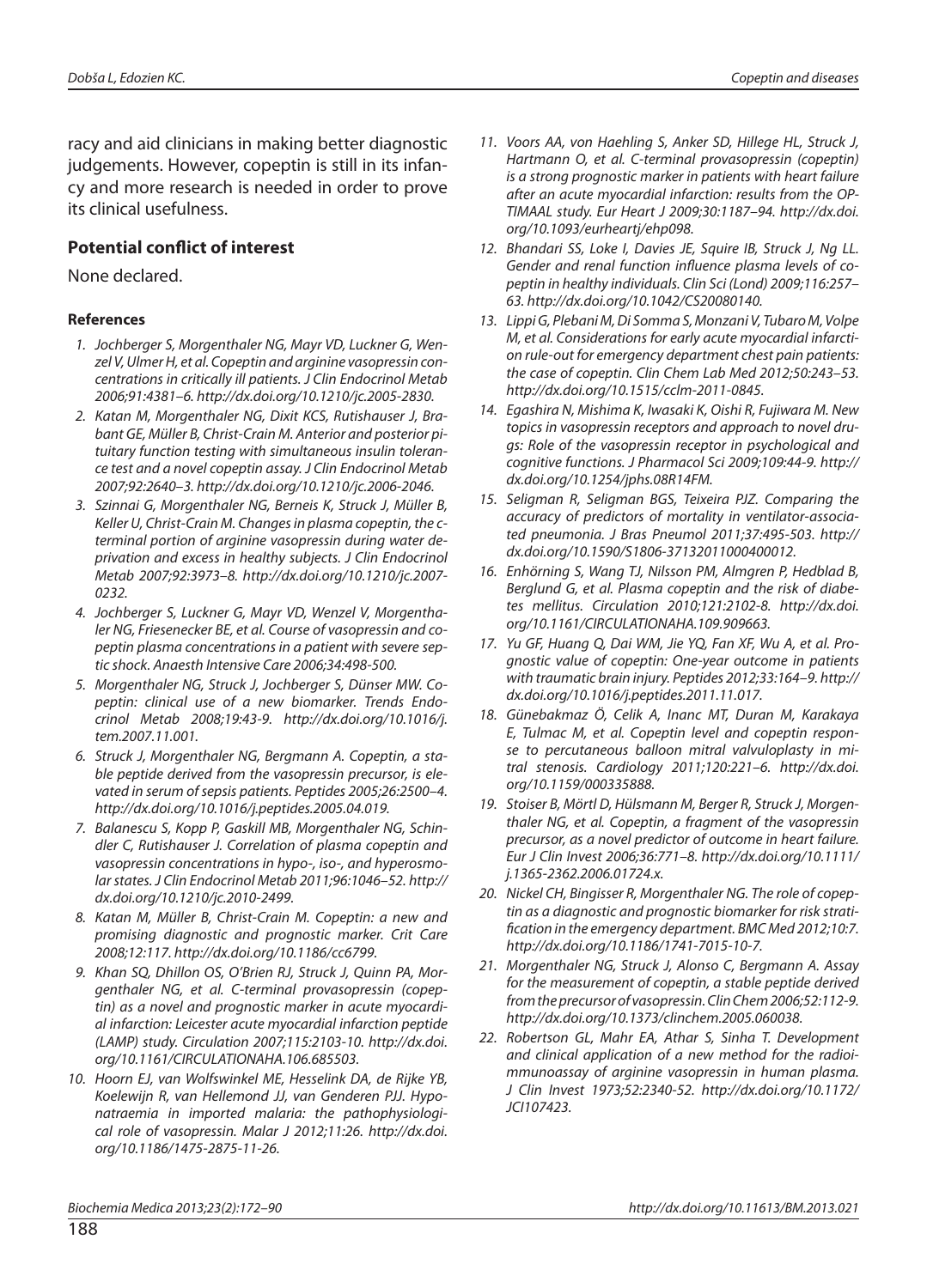- 23. Hernández-Romero D, García-Salas JM, López-Cuenca A, Pérez-Berbel P, Puche C, Casas T, et al. High-sensitivity troponin T and copeptin in non-ST acute coronary syndromes: Implications for prognosis and role of hsTnT and copeptin in non-STEACS. Scientific World Journal 2012:2012:578616.
- 24. Ray P, Charpentier S, Chenevier-Gobeaux C, Reichlin T, Twerenbold R, Claessens YE, et al. Combined copeptin and troponin to rule out myocardial infarction in patients with chest pain and a history of coronary artery disease. Am J Emerg Med 2012;30:440–8. http://dx.doi.org/10.1016/j. ajem.2011.12.008.
- 25. Gu JL, Voors AA, Zijlstra F, Hillege HL, Struck J, Masson S, et al. Comparison of the temporal release pattern of copeptin with conventional biomarkers in acute myocardial infarction. Clin Res Cardiol 2011;100:1069–76. http://dx.doi. org/10.1007/s00392-011-0343-y.
- 26. von Haehling S, Papassotiriou J, Morgenthaler NG, Hartmann O, Doehner W, Stellos K, et al. Copeptin as a prognostic factor for major adverse cardiovascular events in patients with coronary artery disease. Int J Cardiol 2012;162:27-32. http://dx.doi.org/10.1016/j.ijcard.2011.12.105.
- 27. Reichlin T, Hochholzer W, Stelzig C, Laule K, Freidank H, Morgenthaler NG, et al. Incremental value of copeptin for rapid rule out of acute myocardial infarction. J Am Coll Cardiol 2009;54:60-8. http://dx.doi.org/10.1016/j.jacc.2009.01.076.
- 28. Meune C, Zuily S, Wahbi K, Claessens YE, Weber S, Chenevier-Gobeaux C. Combination of copeptin and high-sensitivity cardiac troponin T assay in unstable angina and non-ST-segment elevation myocardial infarction: A pilot study. Arch Cardiovasc Dis 2011;104:4-10. http://dx.doi. org/10.1016/j.acvd.2010.11.002.
- 29. Lotze U, Lemm H, Heyer A, Müller K. Combined determination of highly sensitive troponin T and copeptin for early exclusion of acute myocardial infarction: first experience in an emergency department of a general hospital. Vasc Health Risk Manag 2011;7:509–15. http://dx.doi.org/10.2147/ VHRM.S21753.
- 30. Keller T, Tzikas S, Zeller T, Czyz E, Lillpopp L, Ojeda FM, et al. Copeptin improves early diagnosis of acute myocardial infarction. J Am Coll Cardiol 2010;55:2096–106. http://dx.doi. org/10.1016/j.jacc.2010.01.029.
- 31. Alehagen U, Dahlström U, Rehfeld JF, Goetze JP. Association of copeptin and N-terminal proBNP concentrations with risk of cardiovascular death in older patients with symptoms of heart failure. JAMA 2011;305:2088-95. http:// dx.doi.org/10.1001/jama.2011.666.
- 32. Neuhold S, Huelsmann M, Strunk G, Struck J, Adlbrecht C, Gouya G, et al. Prognostic value of emerging neurohormones in chronic heart failure during optimization of heart failure–specific therapy. Clin Chem 2010;56:121-6. http:// dx.doi.org/10.1373/clinchem.2009.125856.
- 33. Neuhold S, Huelsmann M, Strunk G, Stoiser B, Struck J, Morgenthaler NG, et al. Comparison of copeptin, B-type natriuretic peptide, and amino-terminal pro-B-type natriuretic peptide in patients with chronic heart failure. J Am Coll Cardiol 2008;52:266–72. http://dx.doi.org/10.1016/j. jacc.2008.03.050.
- 34. Fenske W, Störk S, Blechschmidt A, Maier SGK, Morgenthaler NG, Allolio B. Copeptin in the differential diagnosis of hyponatremia. J Clin Endocrinol Metab 2009;94:123–9. http://dx.doi.org/10.1210/jc.2008-1426.
- 35. Nigro N, Müller B, Morgenthaler NG, Fluri F, Schuetz P, Neidert S, et al. The use of copeptin, the stable peptide of the vasopressin precursor, in the differential diagnosis of sodium imbalance in patients with acute diseases. Swiss Med Wkly 2011;141:w13270.
- 36. Jochberger S, Dörler J, Luckner G, Mayr VD, Wenzel V, Ulmer H, et al. The vasopressin and copeptin response to infection, severe sepsis, and septic shock. Crit Care Med 2009;37:476- 82. http://dx.doi.org/10.1097/CCM.0b013e3181957532.
- 37. Lesur O, Roussy JF, Chagnon F, Gallo-Payet N, Dumaine R, Sarret P, et al. Proven infection-related sepsis induces a differential stress response early after ICU admission. Crit Care 2010;14:R131. http://dx.doi.org/10.1186/cc9102.
- 38. Boeck L, Eggimann P, Smyrnios N, Pargger H, Thakkar N, Siegemund M, et al. The Sequential Organ Failure Assessment score and copeptin for predicting survival in ventilator-associated pneumonia. J Crit Care 2012;27:523. http:// dx.doi.org/10.1016/j.jcrc.2011.07.081.
- 39. Müller B, Morgenthaler N, Stolz D, Schuetz P, Müller C, Bingisser R, et al. Circulating levels of copeptin, a novel biomarker, in lower respiratory tract infections. Eur J Clin Invest 2007;37:145–52. http://dx.doi.org/10.1111/j.1365- 2362.2007.01762.x.
- 40. Krüger S, Ewig S, Kunde J, Hanschmann A, Marre R, Suttorp N, Welte T. C-terminal provasopressin (copeptin) in patients with community-acquired pneumonia—influence of antibiotic pre-treatment: results from the German competence network CAPNETZ. J Antimicrob Chemother 2009;64:159– 62. http://dx.doi.org/10.1093/jac/dkp148.
- 41. Krüger S, Ewig S, Giersdorf S, Hartmann O, Suttorp N, Welte T; CAPNETZ Study Group. Cardiovascular and inflammatory biomarkers to predict short- and long-term survival in community-acquired pneumonia: Results from the German Competence Network, CAPNETZ. Am J Respir Crit Care Med 2010;182:1426–34. http://dx.doi.org/10.1164/ rccm.201003-0415OC.
- 42. Seligman R, Papassotiriou J, Morgenthaler NG, Meisner M, Teixeira PJZ. Copeptin, a novel prognostic biomarker in ventilator-associated pneumonia. Crit Care 2008;12:R11. http://dx.doi.org/10.1186/cc6780.
- 43. Masiá M, Papassotiriou J, Morgenthaler NG, Hernández I, Shum C, Gutiérrez F. Midregional Pro-A-type natriuretic peptide and carboxy-terminal provasopressin may predict prognosis in community-acquired pneumonia. Clin Chem 2007;53:2193–201. http://dx.doi.org/10.1373/ clinchem.2007.085688.
- 44. Stolz D, Christ-Crain M, Morgenthaler NG, Leuppi J, Miedinger D, Bingisser R, et al. Copeptin, C-reactive protein, and procalcitonin as prognostic biomarkers in acute exacerbation of COPD. Chest 2007;131:1058-67. http://dx.doi. org/10.1378/chest.06-2336.